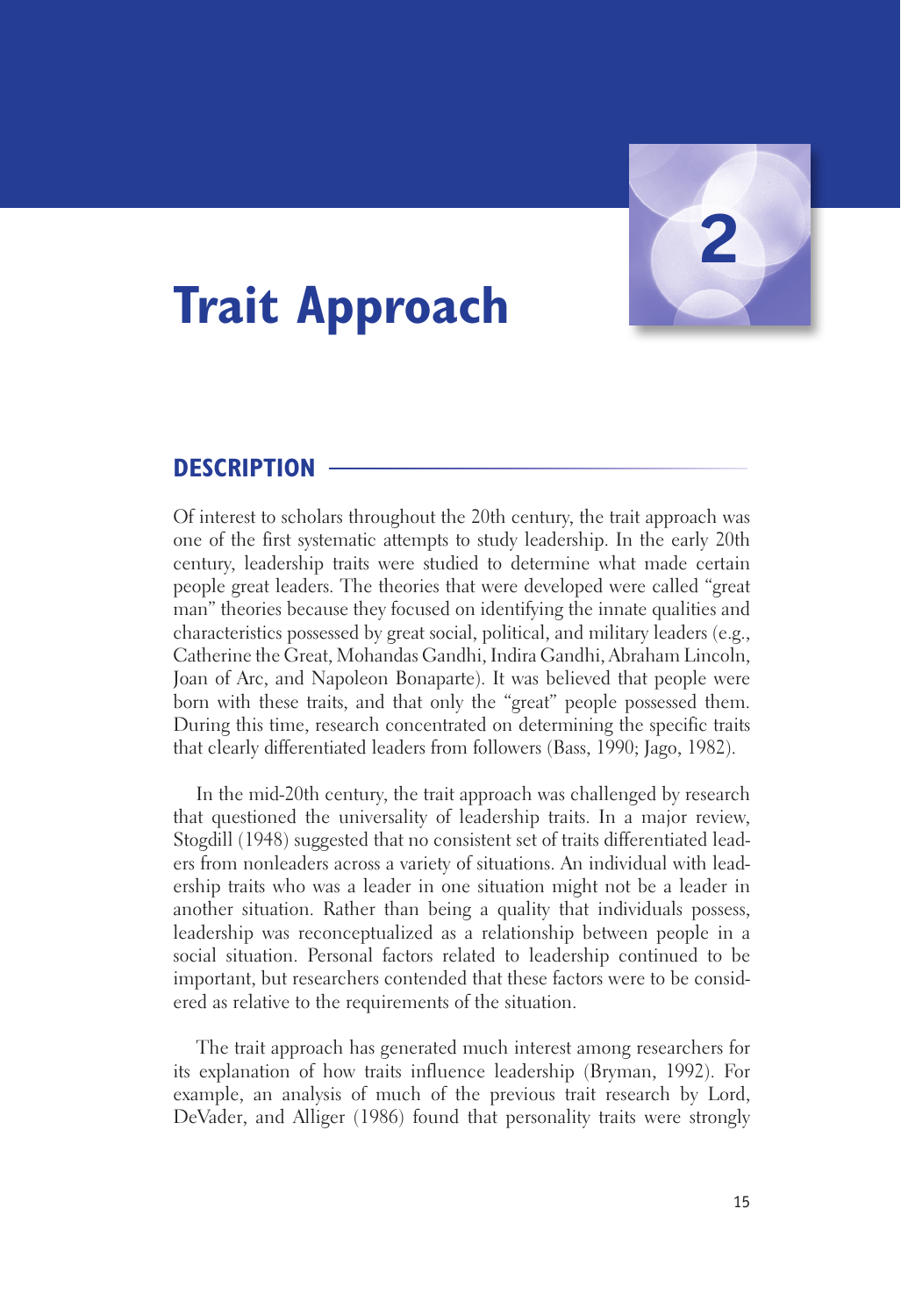associated with individuals' perceptions of leadership. Similarly, Kirkpatrick and Locke (1991) went so far as to claim that effective leaders are actually distinct types of people in several key respects.

The trait approach has earned new interest through the current emphasis given by many researchers to visionary and charismatic leadership (see Bass, 1990; Bennis & Nanus, 1985; Nadler & Tushman, 1989; Zaccaro, 2007; Zaleznik, 1977). Charismatic leadership has catapulted to the forefront of public attention with the 2008 election of the United States' first African-American president, Barack Obama, who is charismatic, among many other attributes. In a study to determine what distinguishes charismatic leaders from others, Jung and Sosik (2006) found that charismatic leaders consistently possess traits of self-monitoring, engagement in impression management, motivation to attain social power, and motivation to attain self-actualization. In short, the trait approach is alive and well. It began with an emphasis on identifying the qualities of great persons, shifted to include the impact of situations on leadership, and, currently, has shifted back to reemphasize the critical role of traits in effective leadership.

Although the research on traits spanned the entire 20th century, a good overview of this approach is found in two surveys completed by Stogdill (1948, 1974). In his first survey, Stogdill analyzed and synthesized more than 124 trait studies conducted between 1904 and 1947. In his second study, he analyzed another 163 studies completed between 1948 and 1970. By taking a closer look at each of these reviews, we can obtain a clearer picture of how individuals' traits contribute to the leadership process.

Stogdill's first survey identified a group of important leadership traits that were related to how individuals in various groups became leaders. His results showed that the average individual in the leadership role is different from an average group member with regard to the following eight traits: intelligence, alertness, insight, responsibility, initiative, persistence, selfconfidence, and sociability.

The findings of Stogdill's first survey also indicated that an individual does not become a leader solely because that individual possesses certain traits. Rather, the traits that leaders possess must be relevant to situations in which the leader is functioning. As stated earlier, leaders in one situation may not necessarily be leaders in another situation. Findings showed that leadership was not a passive state but resulted from a working relationship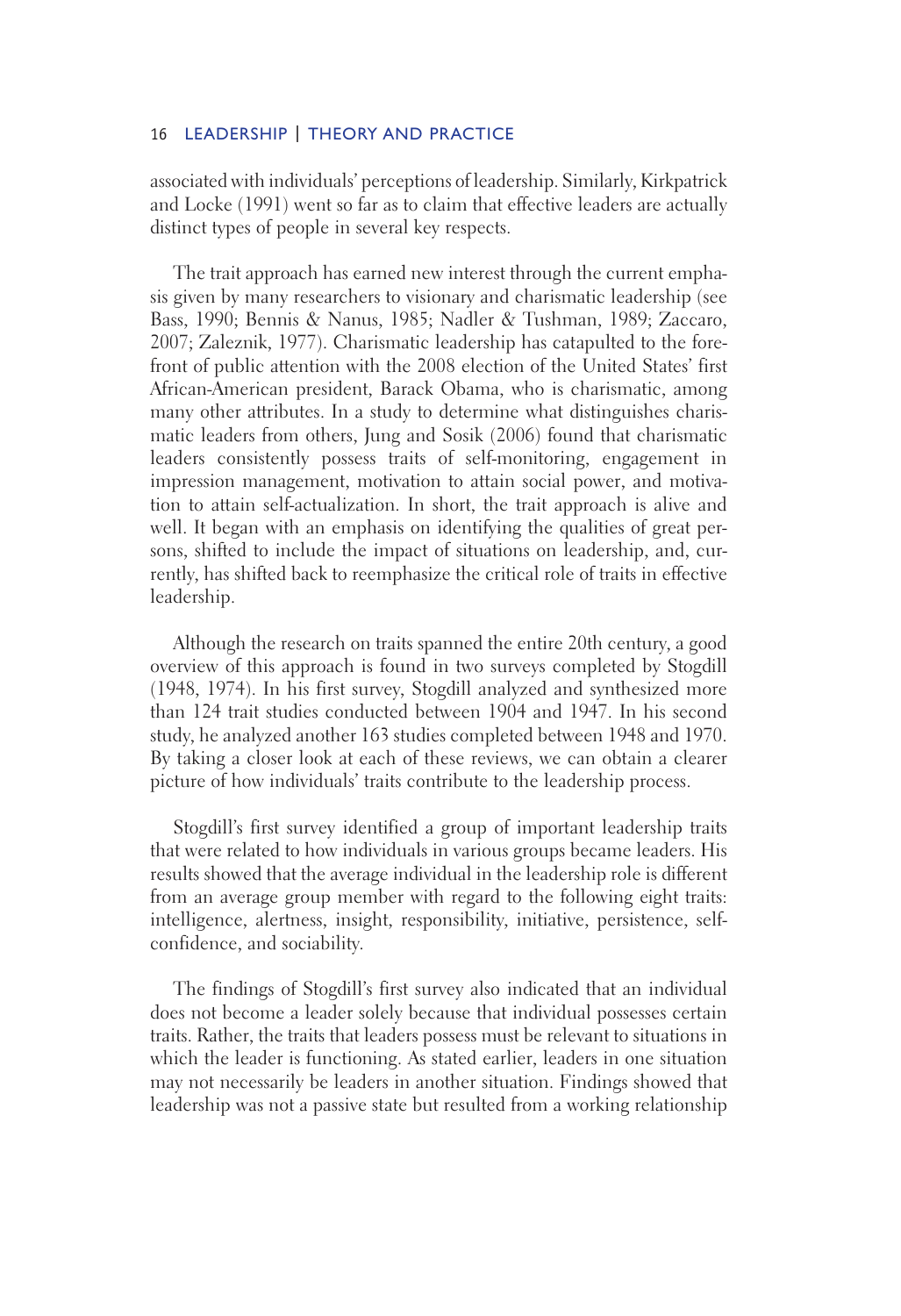between the leader and other group members. This research marked the beginning of a new approach to leadership research that focused on leadership behaviors and leadership situations.

Stogdill's second survey, published in 1974, analyzed 163 new studies and compared the findings of these studies to the findings he had reported in his first survey. The second survey was more balanced in its description of the role of traits and leadership. Whereas the first survey implied that leadership is determined principally by situational factors and not personality factors, the second survey argued more moderately that both personality and situational factors were determinants of leadership. In essence, the second survey validated the original trait idea that a leader's characteristics are indeed a part of leadership.

Similar to the first survey, Stogdill's second survey also identified traits that were positively associated with leadership. The list included the following 10 characteristics:

- 1. drive for responsibility and task completion;
- 2. vigor and persistence in pursuit of goals;
- 3. risk taking and originality in problem solving;
- 4. drive to exercise initiative in social situations;
- 5. self-confidence and sense of personal identity;
- 6. willingness to accept consequences of decision and action;
- 7. readiness to absorb interpersonal stress;
- 8. willingness to tolerate frustration and delay;
- 9. ability to influence other people's behavior; and
- 10. capacity to structure social interaction systems to the purpose at hand.

Mann (1959) conducted a similar study that examined more than 1,400 findings regarding personality and leadership in small groups, but he placed less emphasis on how situational factors influenced leadership. Although tentative in his conclusions, Mann suggested that personality traits could be used to distinguish leaders from nonleaders. His results identified leaders as strong in the following six traits: intelligence, masculinity, adjustment, dominance, extraversion, and conservatism.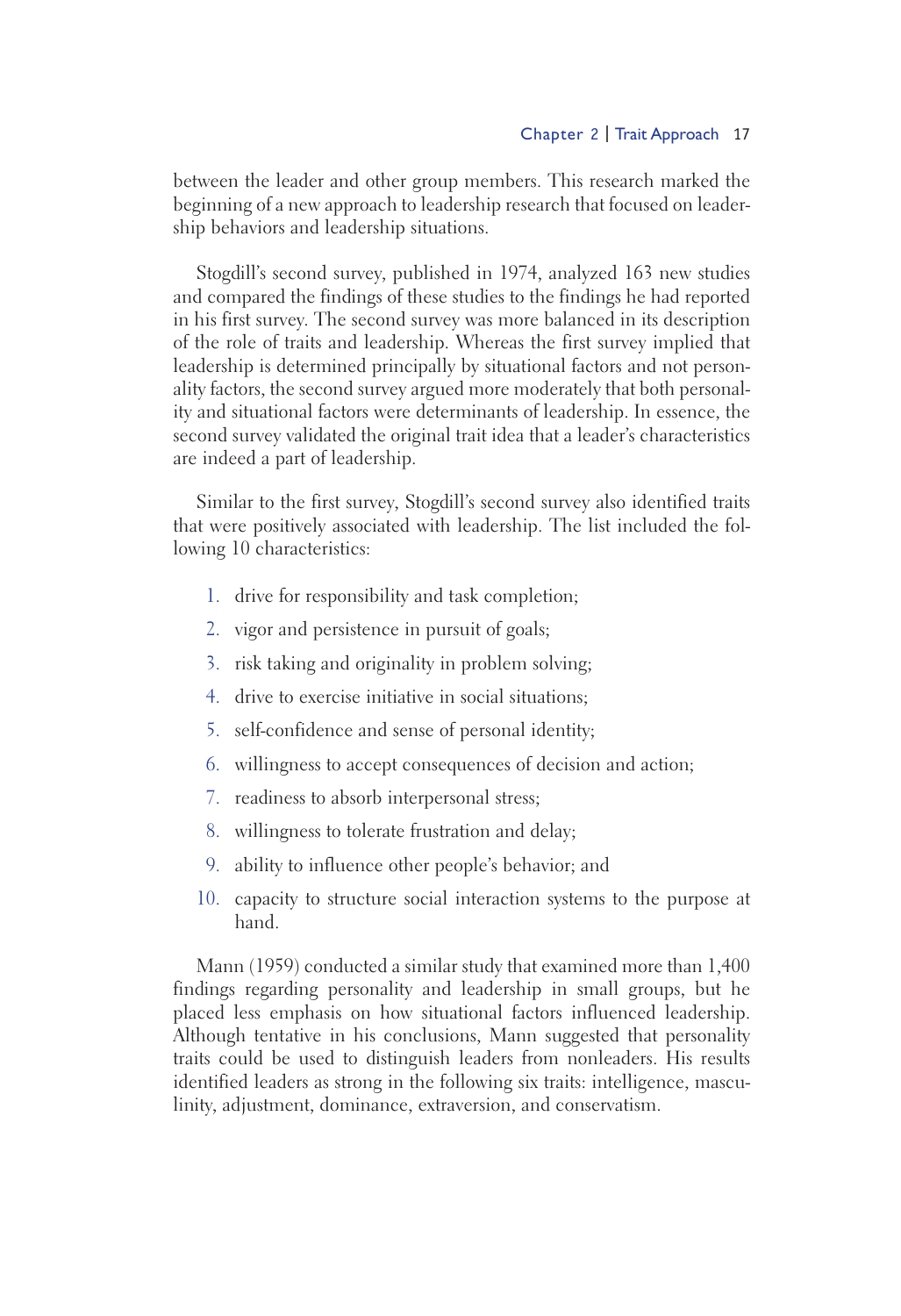Lord et al. (1986) reassessed Mann's (1959) findings using a more sophisticated procedure called meta-analysis. Lord et al. found that intelligence, masculinity, and dominance were significantly related to how individuals perceived leaders. From their findings, the authors argued strongly that personality traits could be used to make discriminations consistently across situations between leaders and nonleaders.

Both of these studies were conducted during periods in American history where male leadership was prevalent in most aspects of business and society. In Chapter 13, we explore more-contemporary research regarding the role of gender in leadership, and we look at whether traits such as masculinity and dominance still bear out as important factors in distinguishing between leaders and nonleaders.

Yet another review argues for the importance of leadership traits: Kirkpatrick and Locke (1991, p. 59) contended that "it is unequivocally clear that leaders are not like other people." From a qualitative synthesis of earlier research, Kirkpatrick and Locke postulated that leaders differ from nonleaders on six traits: drive, motivation, integrity, confidence, cognitive ability, and task knowledge. According to these writers, individuals can be born with these traits, they can learn them, or both. It is these six traits that make up the "right stuff" for leaders. Kirkpatrick and Locke contended that leadership traits make some people different from others, and this difference should be recognized as an important part of the leadership process.

In the 1990s, researchers began to investigate the leadership traits associated with "social intelligence," characterized as those abilities to understand one's own and others' feelings, behaviors, and thoughts and to act appropriately (Marlowe, 1986). Zaccaro (2002) defined social intelligence as having such capacities as social awareness, social acumen, selfmonitoring, and the ability to select and enact the best response given the contingencies of the situation and social environment. A number of empirical studies showed these capacities to be a key trait for effective leaders. Zaccaro, Kemp, and Bader (2004) included such social abilities in the categories of leadership traits they outlined as important leadership attributes (see Table 2.1).

Table 2.1 provides a summary of the traits and characteristics that were identified by researchers from the trait approach. It illustrates clearly the breadth of traits related to leadership. Table 2.1 also shows how difficult it is to select certain traits as definitive leadership traits; some of the traits appear in several of the survey studies, whereas others appear in only one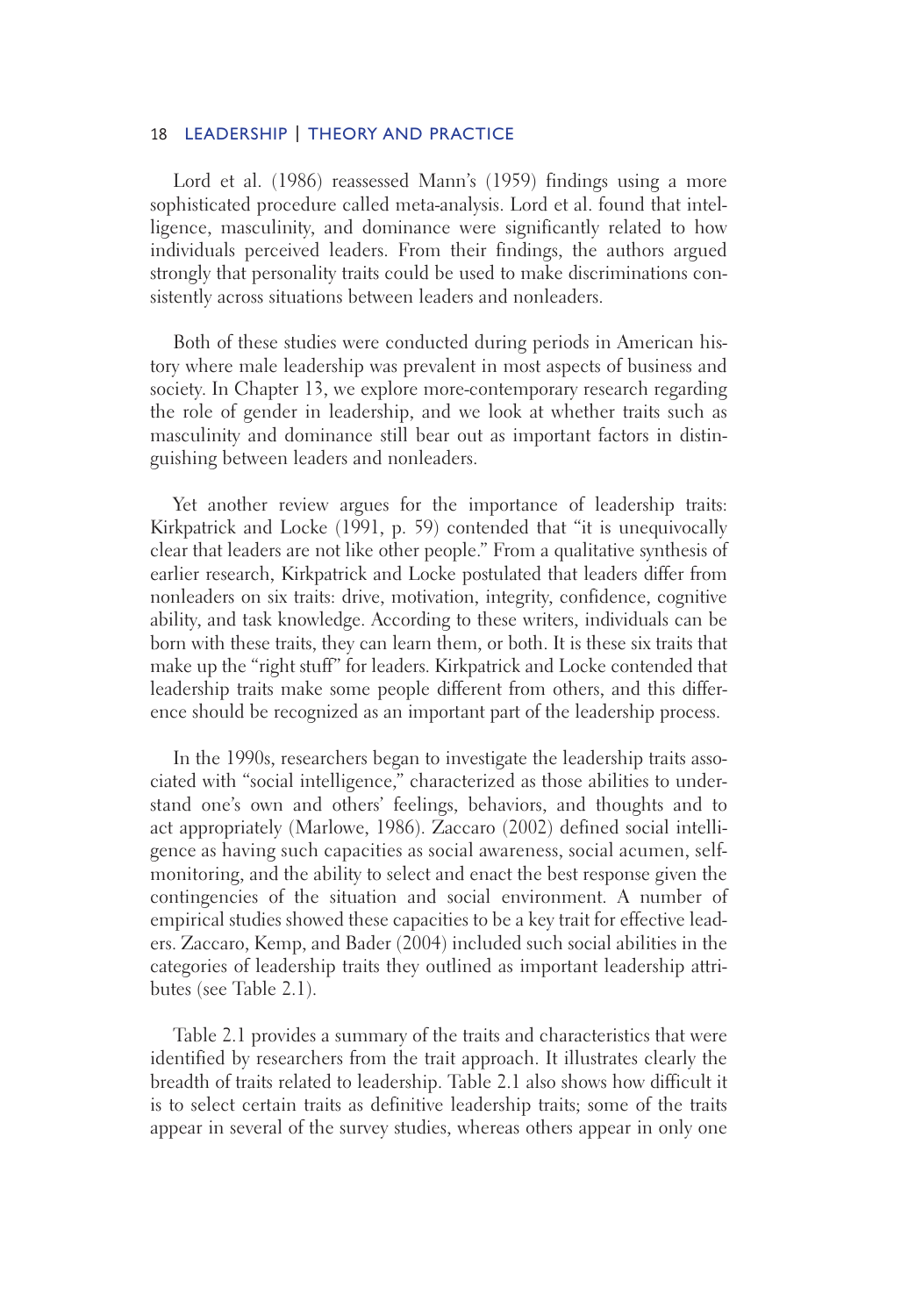| <b>Stogdill</b><br>(1948) | Mann<br>(1959) | <b>Stogdill</b><br>(1974) | Lord,<br>DeVader,<br>and<br><b>Alliger</b><br>(1986) | <b>Kirkpatrick</b><br>and<br>Locke<br>(1991) | Zaccaro,<br>Kemp, and<br><b>Bader (2004)</b> |
|---------------------------|----------------|---------------------------|------------------------------------------------------|----------------------------------------------|----------------------------------------------|
| Intelligence              | Intelligence   | Achievement               | Intelligence                                         | Drive                                        | Cognitive abilities                          |
| <b>Alertness</b>          | Masculinity    | Persistence               | Masculinity                                          | Motivation                                   | Extroversion                                 |
| Insight                   | Adjustment     | Insight                   | Dominance                                            | Integrity                                    | Conscientiousness                            |
| Responsibility            | Dominance      | Initiative                |                                                      | Confidence                                   | Emotional stability                          |
| Initiative                | Extroversion   | Self-confidence           |                                                      | Cognitive ability                            | Openness                                     |
| Persistence               | Conservatism   | Responsibility            |                                                      | Task knowledge                               | Agreeableness                                |
| Self-confidence           |                | Cooperativeness           |                                                      |                                              | Motivation                                   |
| Sociability               |                | Tolerance                 |                                                      |                                              | Social intelligence                          |
|                           |                | Influence                 |                                                      |                                              | Self-monitoring                              |
|                           |                | Sociability               |                                                      |                                              | Emotional<br>intelligence<br>Problem solving |

#### Table 2.1 Studies of Leadership Traits and Characteristics

SOURCES: Adapted from "The Bases of Social Power," by J. R. P. French, Jr. and B. Raven, 1962, in D. Cartwright (Ed.), *Group Dynamics: Research and Theory* (pp. 259–269), New York: Harper and Row; Zaccoro, Kemp, & Bader (2004).

or two studies. Regardless of the lack of precision in Table 2.1, however, it represents a general convergence of research regarding which traits are leadership traits.

What, then, can be said about trait research? What has a century of research on the trait approach given us that is useful? The answer is an extended list of traits that individuals might hope to possess or wish to cultivate if they want to be perceived by others as leaders. Some of the traits that are central to this list include intelligence, self-confidence, determination, integrity, and sociability (Table 2.2).

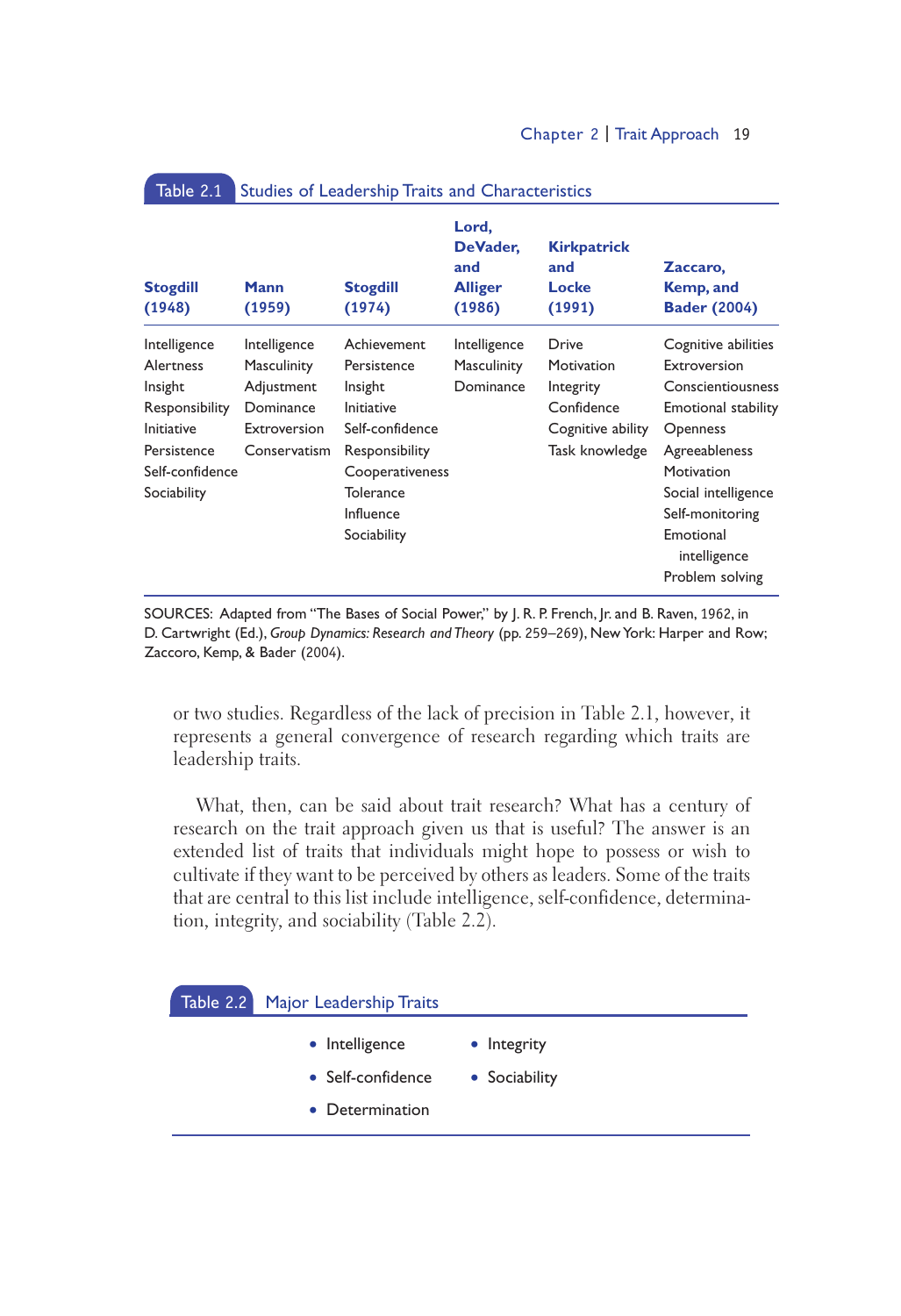#### *Intelligence*

Intelligence or intellectual ability is positively related to leadership. Based on their analysis of a series of recent studies on intelligence and various indices of leadership, Zaccaro et al. (2004) found support for the finding that leaders tend to have higher intelligence than nonleaders. Having strong verbal ability, perceptual ability, and reasoning appears to make one a better leader. Although it is good to be bright, the research also indicates that a leader's intellectual ability should not differ too much from that of the subordinates. If the leader's IQ is very different from that of the followers, it can have a counterproductive impact on leadership. Leaders with higher abilities may have difficulty communicating with followers because they are preoccupied or because their ideas are too advanced for their followers to accept.

In the next chapter of this text, which addresses leadership from a skills perspective, intelligence is identified as a trait that significantly contributes to a leader's acquisition of complex problem-solving skills and socialjudgment skills. Intelligence is described as having a positive impact on an individual's capacity for effective leadership.

#### *Self-Confidence*

Self-confidence is another trait that helps one to be a leader. Selfconfidence is the ability to be certain about one's competencies and skills. It includes a sense of self-esteem and self-assurance and the belief that one can make a difference. Leadership involves influencing others, and selfconfidence allows the leader to feel assured that his or her attempts to influence others are appropriate and right.

#### *Determination*

Many leaders also exhibit determination. Determination is the desire to get the job done and includes characteristics such as initiative, persistence, dominance, and drive. People with determination are willing to assert themselves, are proactive, and have the capacity to persevere in the face of obstacles. Being determined includes showing dominance at times and in situations where followers need to be directed.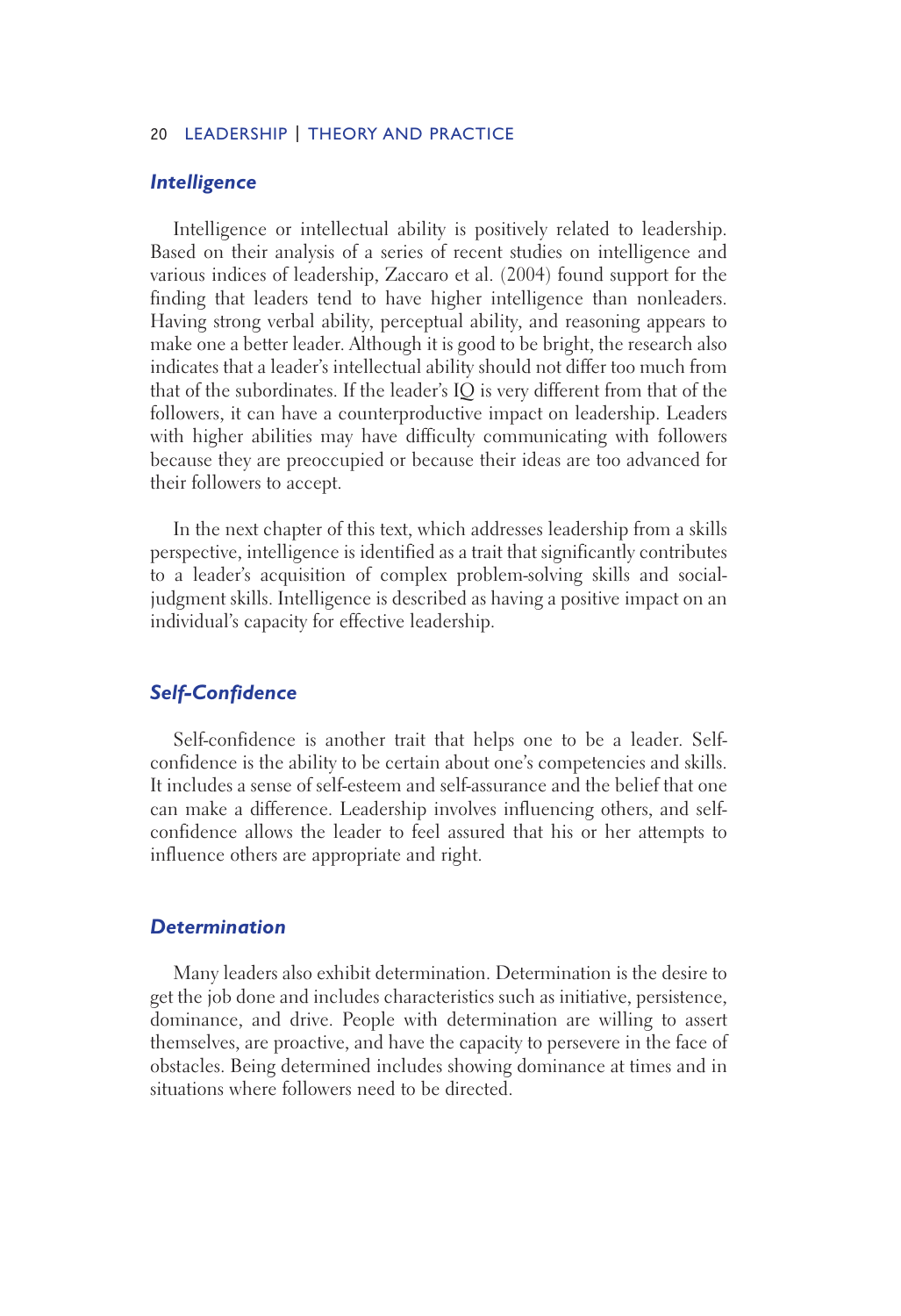# *Integrity*

Integrity is another of the important leadership traits. Integrity is the quality of honesty and trustworthiness. People who adhere to a strong set of principles and take responsibility for their actions are exhibiting integrity. Leaders with integrity inspire confidence in others because they can be trusted to do what they say they are going to do. They are loyal, dependable, and not deceptive. Basically, integrity makes a leader believable and worthy of our trust.

In our society, integrity has received a great deal of attention in recent years. For example, as a result of two situations—the position taken by President George W. Bush regarding Iraq's alleged weapons of mass destruction and the impeachment proceedings during the Clinton presidency—people are demanding more honesty of their public officials. Similarly, scandals in the corporate world (e.g., Enron and WorldCom), have led people to become skeptical of leaders who are not highly ethical. In the educational arena, new K–12 curricula are being developed to teach character, values, and ethical leadership. (For instance, see the Character Counts! program developed by the Josephson Institute of Ethics in California at http://www.charactercounts.org, and the Pillars of Leadership program taught at the J. W. Fanning Institute for Leadership in Georgia at http://www.fanning.uga.edu.) In short, society is demanding greater integrity of character in its leaders.

#### *Sociability*

A final trait that is important for leaders is sociability. Sociability is a leader's inclination to seek out pleasant social relationships. Leaders who show sociability are friendly, outgoing, courteous, tactful, and diplomatic. They are sensitive to others' needs and show concern for their well-being. Social leaders have good interpersonal skills and create cooperative relationships with their followers.

Although our discussion of leadership traits has focused on five major traits (i.e., intelligence, self-confidence, determination, integrity, and sociability), this list is not all-inclusive. While other traits indicated in Table 2.1 are associated with effective leadership, the five traits we have identified contribute substantially to one's capacity to be a leader.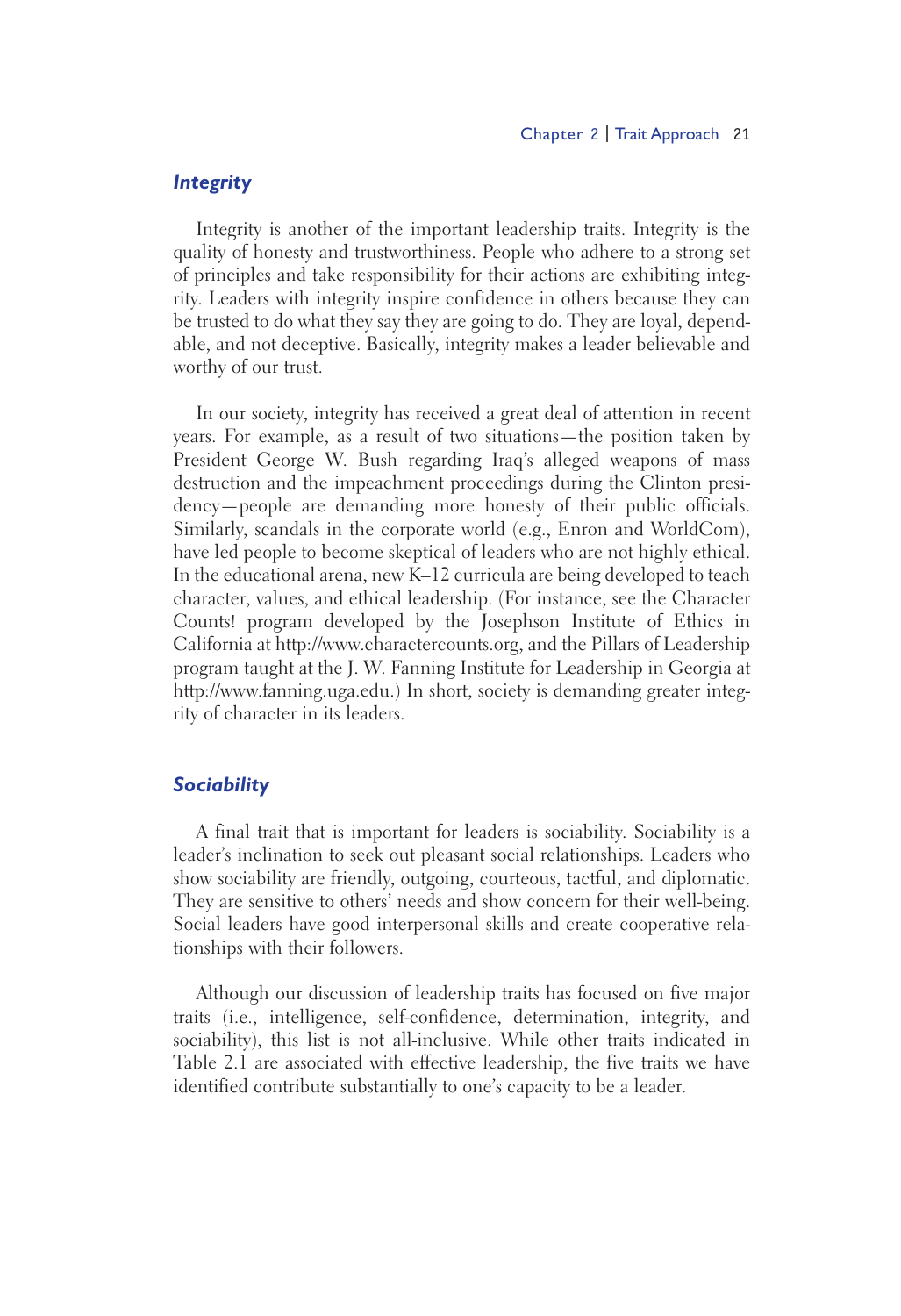Until recently, most reviews of leadership traits have been qualitative. In addition, they have lacked a common organizing framework. However, the research described in the following section provides a quantitative assessment of leadership traits that is conceptually framed around the fivefactor model of personality. It describes how five major personality traits are related to leadership.

#### *Five-Factor Personality Model and Leadership*

Over the past 25 years, a consensus has emerged among researchers regarding the basic factors that make up what we call personality (Goldberg, 1990; McCrae & Costa, 1987). These factors, commonly called the *Big Five,* are neuroticism, extraversion (surgency), openness (intellect), agreeableness, and conscientiousness (dependability; Table 2.3).

#### Table 2.3 Big Five Personality Factors

| <b>Neuroticism</b>       | The tendency to be depressed, anxious, insecure,<br>vulnerable, and hostile     |
|--------------------------|---------------------------------------------------------------------------------|
| <b>Extraversion</b>      | The tendency to be sociable and assertive and to have<br>positive energy        |
| <b>Openness</b>          | The tendency to be informed, creative, insightful, and<br>curious               |
| <b>Agreeableness</b>     | The tendency to be accepting, conforming, trusting, and<br>nurturing            |
| <b>Conscientiousness</b> | The tendency to be thorough, organized, controlled,<br>dependable, and decisive |

To assess the links between the Big Five and leadership, Judge, Bono, Ilies, and Gerhardt (2002) conducted a major meta-analysis of 78 leadership and personality studies published between 1967 and 1998. In general, Judge et al. found a strong relationship between the Big Five traits and leadership. It appears that having certain personality traits is associated with being an effective leader.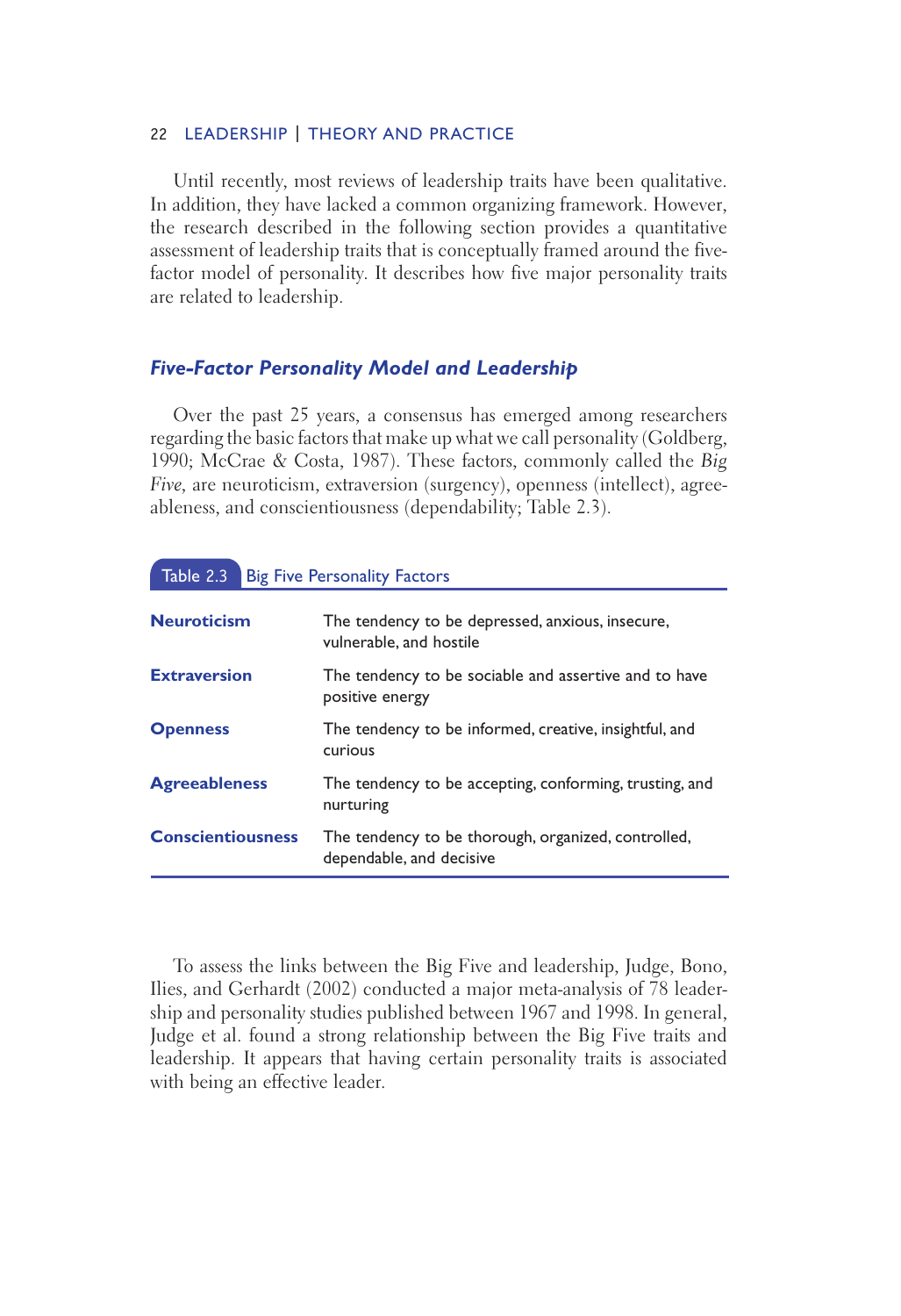Specifically, in their study, *extraversion* was the factor most strongly associated with leadership. It is the most important trait of effective leaders. Extraversion was followed, in order, by *conscientiousness, openness,* and *low neuroticism.* The last factor, *agreeableness,* was found to be only weakly associated with leadership.

#### *Emotional Intelligence*

Another way of assessing the impact of traits on leadership is through the concept of emotional intelligence, which emerged in the 1990s as an important area of study in psychology. It has been widely studied by researchers, and has captured the attention of many practitioners (Caruso & Wolfe, 2004; Goleman, 1995, 1998; Mayer & Salovey, 1995, 1997; Mayer, Salovey, & Caruso, 2000).

As the two words suggest, emotional intelligence has to do with our emotions (affective domain) and thinking (cognitive domain), and the interplay between the two. Whereas *intelligence* is concerned with our ability to learn *information* and apply it to life tasks, *emotional intelligence* is concerned with our ability to understand *emotions* and apply this understanding to life's tasks. Specifically, *emotional intelligence* can be defined as the ability to perceive and express emotions, to use emotions to facilitate thinking, to understand and reason with emotions, and to effectively manage emotions within oneself and in relationships with others (Mayer, Salovey, & Caruso, 2000).

There are different ways to measure emotional intelligence. One scale is the Mayer-Salovey-Caruso Emotional Intelligence Test (MSCEIT; Mayer, Caruso, & Salovey, 2000). The MSCEIT measures emotional intelligence as a set of mental abilities, including the abilities to perceive, facilitate, understand, and manage emotion.

Goleman (1995, 1998) takes a broader approach to emotional intelligence, suggesting that it consists of a set of personal and social competencies. Personal competence consists of self-awareness, confidence, self-regulation, conscientiousness, and motivation. Social competence consists of empathy and social skills such as communication and conflict management.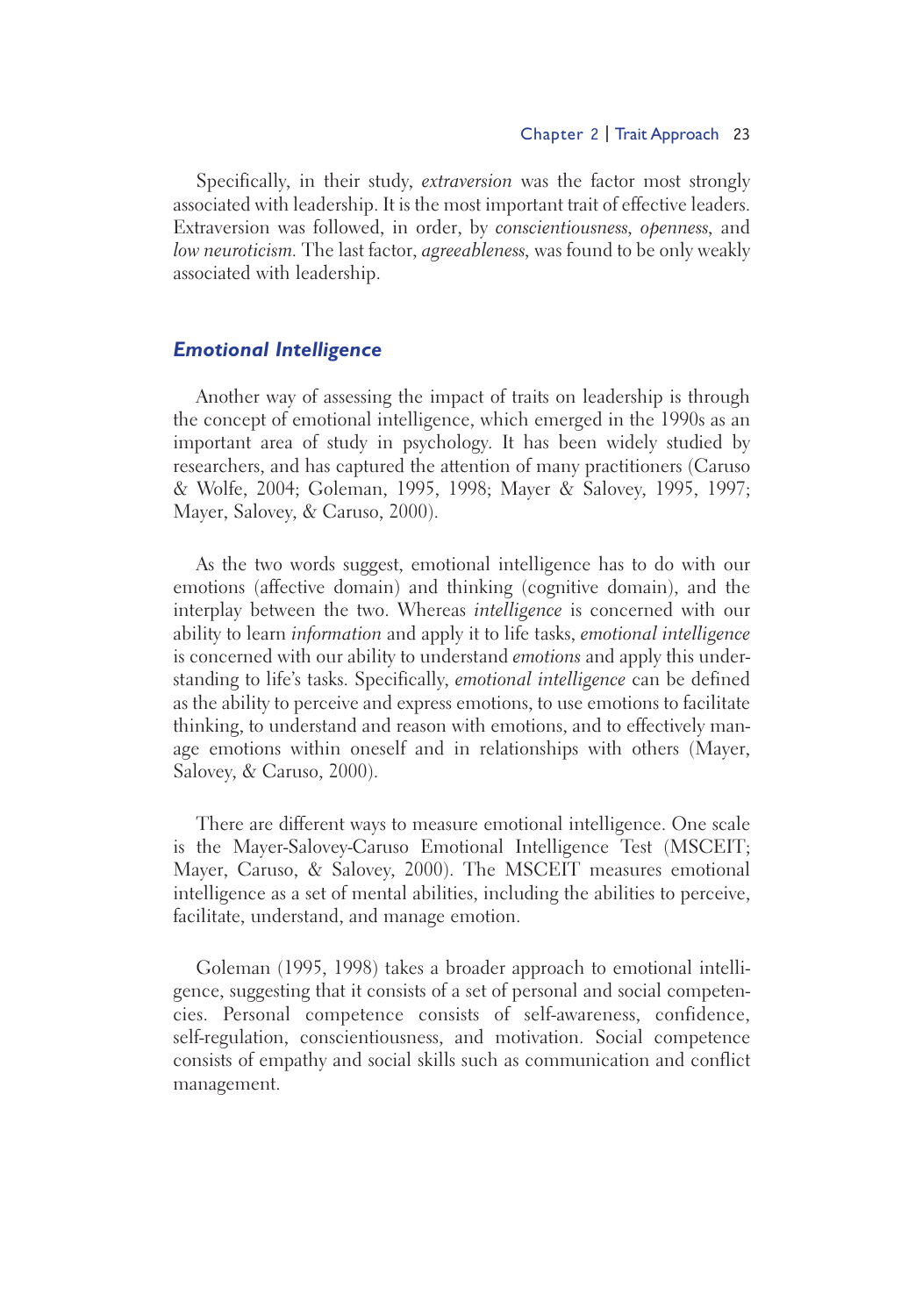There is a debate in the field regarding how big a role emotional intelligence plays in helping people be successful in life. Some researchers, such as Goleman (1995), suggested that emotional intelligence plays a major role in whether people are successful at school, home, and work. Others, such as Mayer, Salovey, and Caruso (2000), made softer claims for the significance of emotional intelligence in meeting life's challenges.

As a leadership ability or trait, emotional intelligence appears to be an important construct. The underlying premise suggested by this framework is that people who are more sensitive to their emotions and the impact of their emotions on others will be leaders that are more effective. As more research is conducted on emotional intelligence, the intricacies of how emotional intelligence relates to leadership will be better understood.

# **How Does the Trait Approach Work?**

The trait approach is very different from the other approaches discussed in subsequent chapters because it focuses exclusively on the leader, not on the followers or the situation. This makes the trait approach theoretically more straightforward than other approaches. In essence, the trait approach is concerned with what traits leaders exhibit and who has these traits.

The trait approach does not lay out a set of hypotheses or principles about what kind of leader is needed in a certain situation or what a leader should do, given a particular set of circumstances. Instead, this approach emphasizes that having a leader with a certain set of traits is crucial to having effective leadership. It is the leader and the leader's personality that are central to the leadership process.

The trait approach suggests that organizations will work better if the people in managerial positions have designated leadership profiles. To find the right people, it is common for organizations to use personality assessment instruments. The assumption behind these procedures is that selecting the right people will increase organizational effectiveness. Organizations can specify the characteristics or traits that are important to them for particular positions and then use personality assessment measures to determine whether an individual fits their needs.

The trait approach is also used for personal awareness and development. By analyzing their own traits, managers can gain an idea of their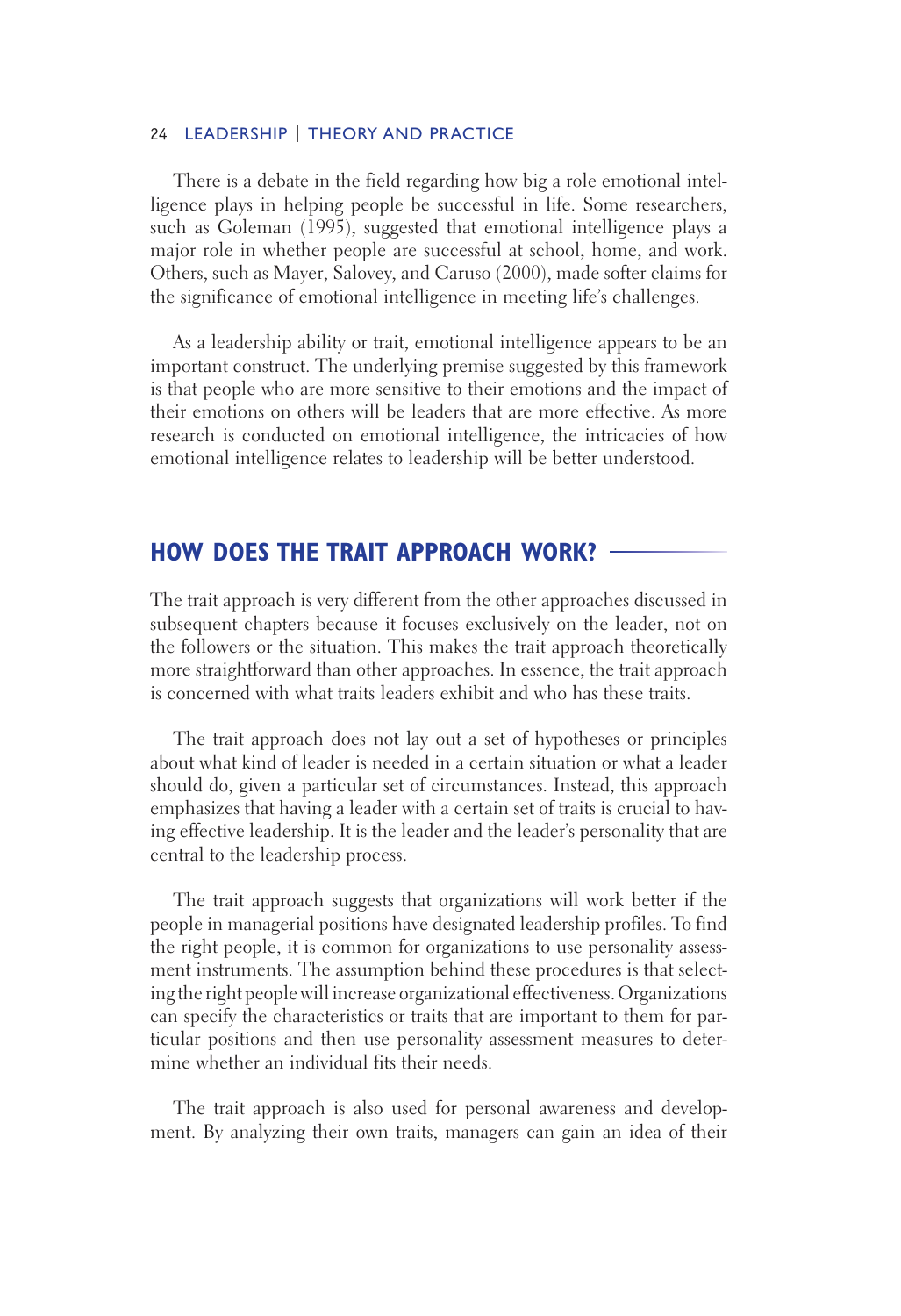strengths and weaknesses, and can get a feel for how others in the organization see them. A trait assessment can help managers determine whether they have the qualities to move up or to move to other positions in the company.

A trait assessment gives individuals a clearer picture of who they are as leaders and how they fit into the organizational hierarchy. In areas where their traits are lacking, leaders can try to make changes in what they do or where they work to increase their traits' potential impact.

Near the end of the chapter, a leadership instrument is provided that you can use to assess your leadership traits. This instrument is typical of the kind of personality tests that companies use to assess individuals' leadership potential. As you will discover by completing this instrument, trait measures are a good way to assess your own characteristics.

# **Strengths**

The trait approach has several identifiable strengths. First, the trait approach is intuitively appealing. It fits clearly with our notion that leaders are the individuals who are out front and leading the way in our society. The image in the popular press and community at large is that leaders are a special kind of people—people with gifts who can do extraordinary things. The trait approach is consistent with this perception because it is built on the premise that leaders are different, and their difference resides in the special traits they possess. People have a need to see their leaders as gifted people, and the trait approach fulfills this need.

A second strength of the trait approach is that it has a century of research to back it up. No other theory can boast of the breadth and depth of studies conducted on the trait approach. The strength and longevity of this line of research give the trait approach a measure of credibility that other approaches lack. Out of this abundance of research has emerged a body of data that points to the important role of various personality traits in the leadership process.

Another strength, more conceptual in nature, results from the way the trait approach highlights the leader component in the leadership process. Leadership is composed of leaders, followers, and situations, but the trait approach is devoted to only the first of these—leaders. Although this is also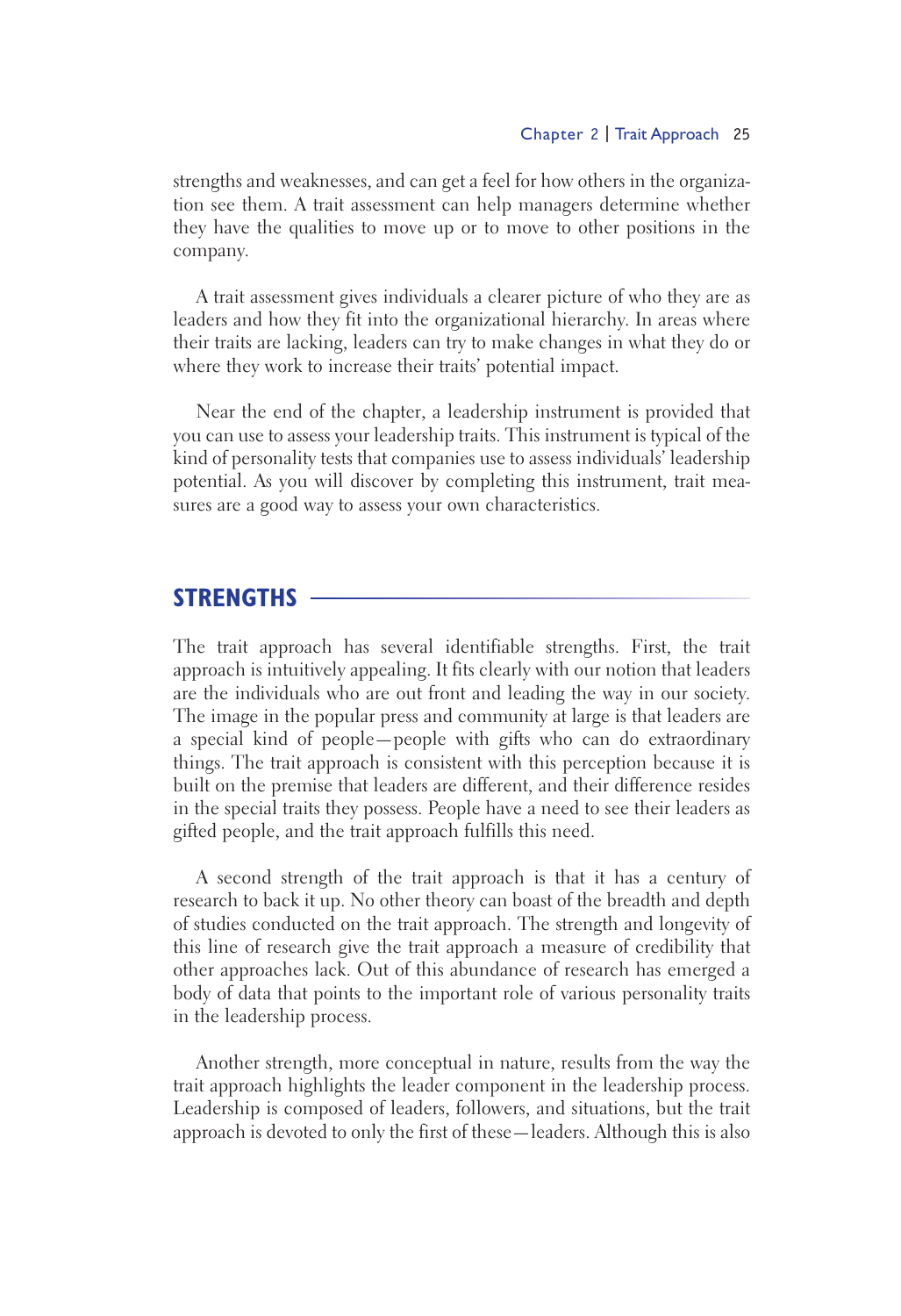a potential weakness, by focusing exclusively on the role of the leader in leadership the trait approach has been able to provide us with a deeper and more intricate understanding of how the leader and the leader's personality are related to the leadership process.

Last, the trait approach has given us some benchmarks for what we need to look for if we want to be leaders. It identifies what traits we should have and whether the traits we do have are the best traits for leadership. Based on the findings of this approach, personality and assessment procedures can be used to offer invaluable information to supervisors and managers about their strengths and weaknesses and ways to improve their overall leadership effectiveness.

# **Criticisms**

In addition to its strengths, the trait approach has several weaknesses. First and foremost is the failure of the trait approach to delimit a definitive list of leadership traits. Although an enormous number of studies have been conducted over the past 100 years, the findings from these studies have been ambiguous and uncertain at times. Furthermore, the list of traits that has emerged appears endless. This is obvious from Table 2.1, which lists a multitude of traits. In fact, these are only a sample of the many leadership traits that were studied.

Another criticism is that the trait approach has failed to take situations into account. As Stogdill (1948) pointed out more than 50 years ago, it is difficult to isolate a set of traits that are characteristic of leaders without also factoring situational effects into the equation. People who possess certain traits that make them leaders in one situation may not be leaders in another situation. Some people may have the traits that help them emerge as leaders but not the traits that allow them to maintain their leadership over time. In other words, the situation influences leadership. It is therefore difficult to identify a universal set of leadership traits in isolation from the context in which the leadership occurs.

A third criticism, derived from the prior two criticisms, is that this approach has resulted in highly subjective determinations of the most important leadership traits. Because the findings on traits have been so extensive and broad, there has been much subjective interpretation of the meaning of the data. This subjectivity is readily apparent in the many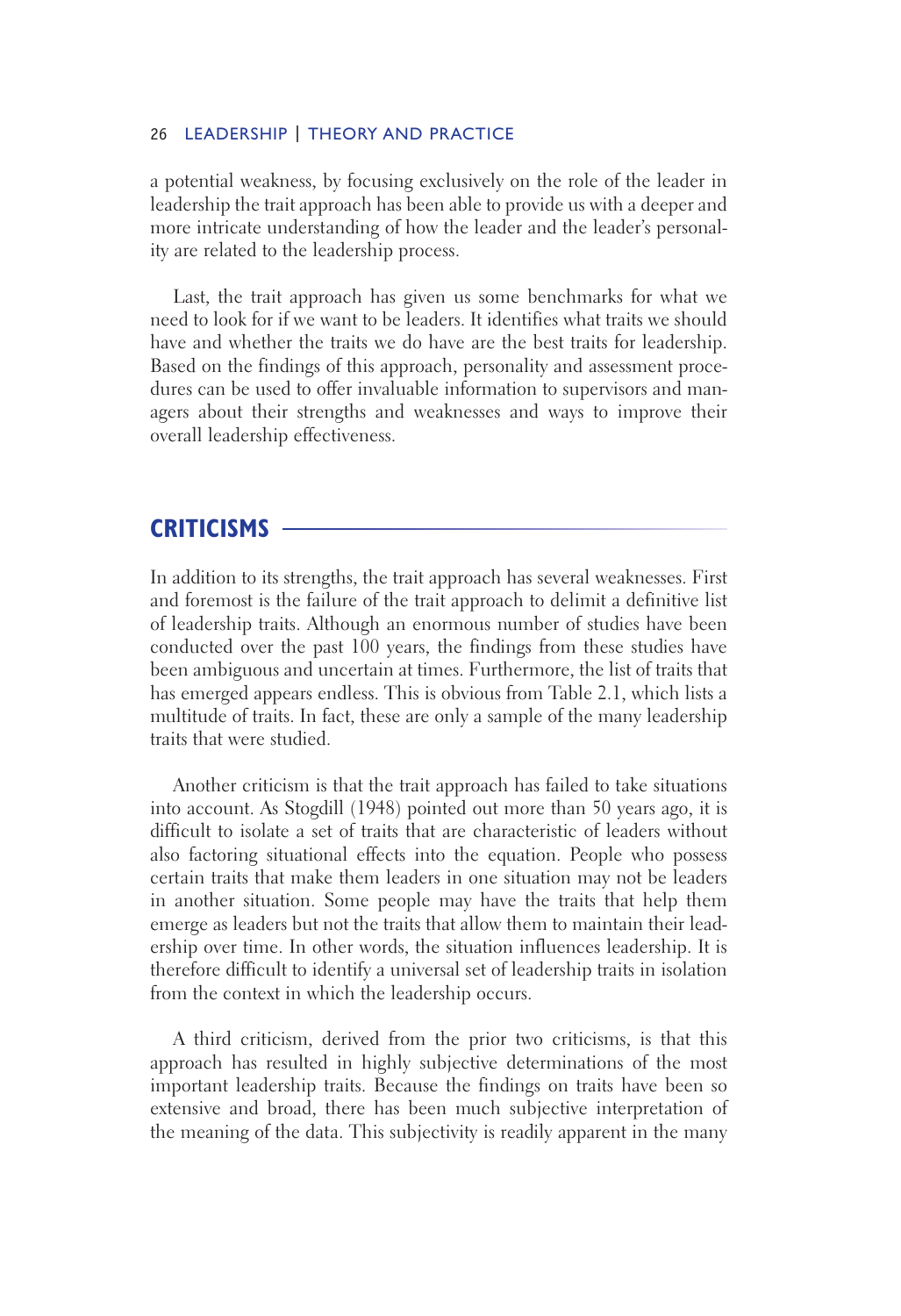self-help, practice-oriented management books. For example, one author might identify ambition and creativity as crucial leadership traits; another might identify empathy and calmness. In both cases, it is the author's subjective experience and observations that are the basis for the identified leadership traits. These books may be helpful to readers because they identify and describe important leadership traits, but the methods used to generate these lists of traits are weak. To respond to people's need for a set of definitive traits of leaders, authors have set forth lists of traits, even if the origins of these lists are not grounded in strong, reliable research.

Research on traits can also be criticized for failing to look at traits in relationship to leadership outcomes. This research has emphasized the identification of traits, but has not addressed how leadership traits affect group members and their work. In trying to ascertain universal leadership traits, researchers have focused on the link between specific traits and leader emergence, but they have not tried to link leader traits with other outcomes such as productivity or employee satisfaction. For example, trait research does not provide data on whether leaders who might have high intelligence and strong integrity have better results than leaders without these traits. The trait approach is weak in describing how leaders' traits affect the outcomes of groups and teams in organizational settings.

A final criticism of the trait approach is that it is not a useful approach for training and development for leadership. Even if definitive traits could be identified, teaching new traits is not an easy process because traits are not easily changed. For example, it is not reasonable to send managers to a training program to raise their IQ or to train them to become extroverted. The point is that traits are largely fixed psychological structures, and this limits the value of teaching and leadership training.

# **Application**

Despite its shortcomings, the trait approach provides valuable information about leadership. It can be applied by individuals at all levels and in all types of organizations. Although the trait approach does not provide a definitive set of traits, it does provide direction regarding which traits are good to have if one aspires to a leadership position. By taking personality tests and other similar questionnaires, people can gain insight into whether they have certain traits deemed important for leadership, and they can pinpoint their strengths and weaknesses with regard to leadership.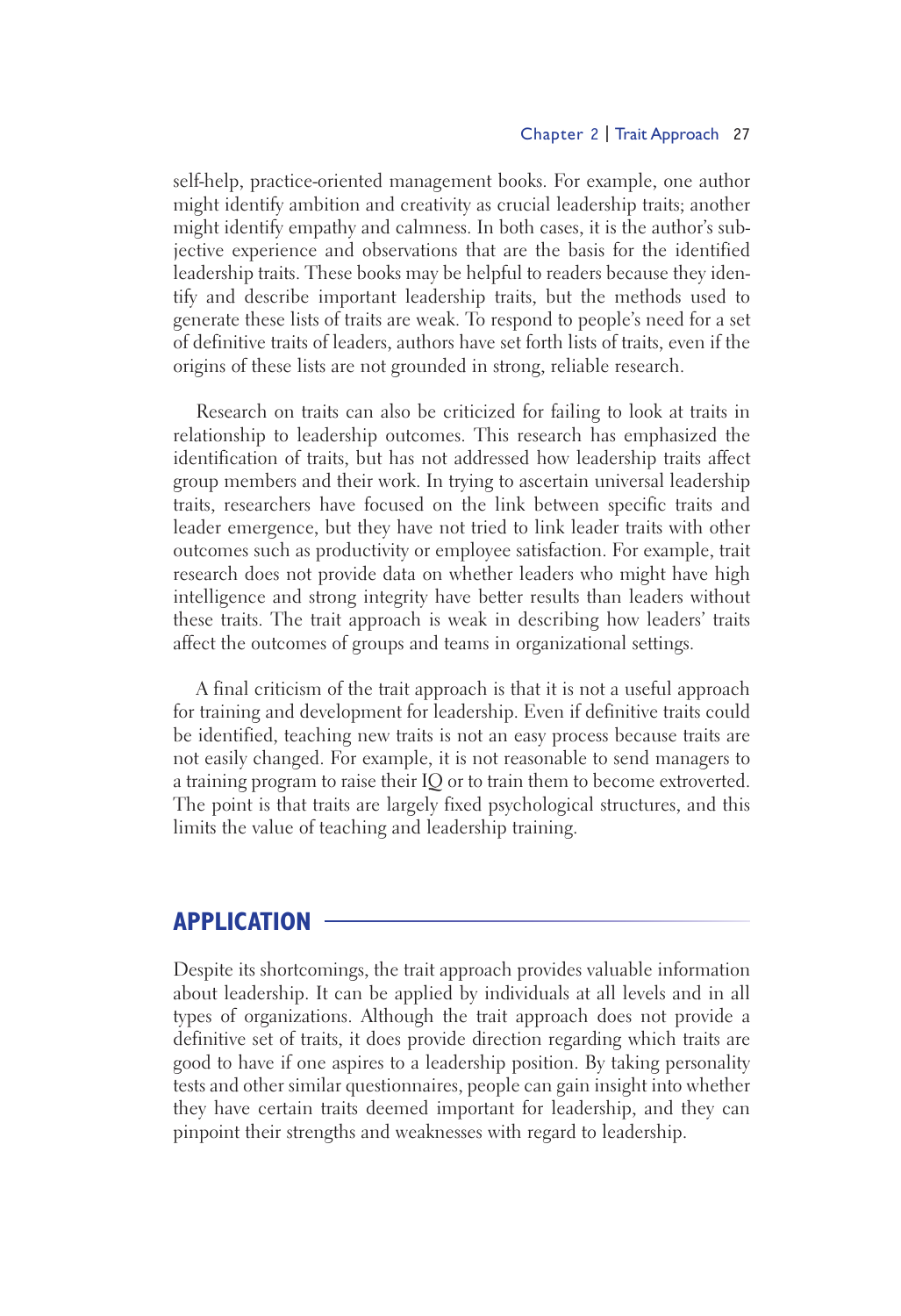As we discussed previously, managers can use information from the trait approach to assess where they stand in their organization and what they need to do to strengthen their position. Trait information can suggest areas in which their personal characteristics are very beneficial to the company and areas in which they may want to get more training to enhance their overall approach. Using trait information, managers can develop a deeper understanding of who they are and how they will affect others in the organization.

# CASE STUDIES

In this section, three case studies (Cases 2.1, 2.2, and 2.3) are provided to illustrate the trait approach and to help you understand how the trait approach can be used in making decisions in organizational settings. The settings of the cases are diverse—directing a research department, running an office supply business, and being head of recruitment for a large bank but all of the cases deal with trait leadership. At the end of each case, you will find questions that will help in analyzing the cases.

#### Case 2.1

#### **Choosing a New Director of Research**

Sandra Coke is vice president for research and development at Great Lakes Foods (GLF), a large snack food company that has approximately 1,000 employees. As a result of a recent reorganization, Sandra must choose the new director of research. The director will report directly to Sandra and will be responsible for developing and testing new products. The research division of GLF employs about 200 people. The choice of directors is important because Sandra is receiving pressure from the president and board of GLF to improve the company's overall growth and productivity.

Sandra has identified three candidates for the position. Each candidate is at the same managerial level. She is having difficulty choosing one of them because each has very strong credentials. Alexa Smith is a long-time employee of GLF who started part-time in the mailroom while in high school. After finishing school, Alexa worked in as many as 10 different positions throughout the company to become manager of new product marketing. Performance reviews of Alexa's work have repeatedly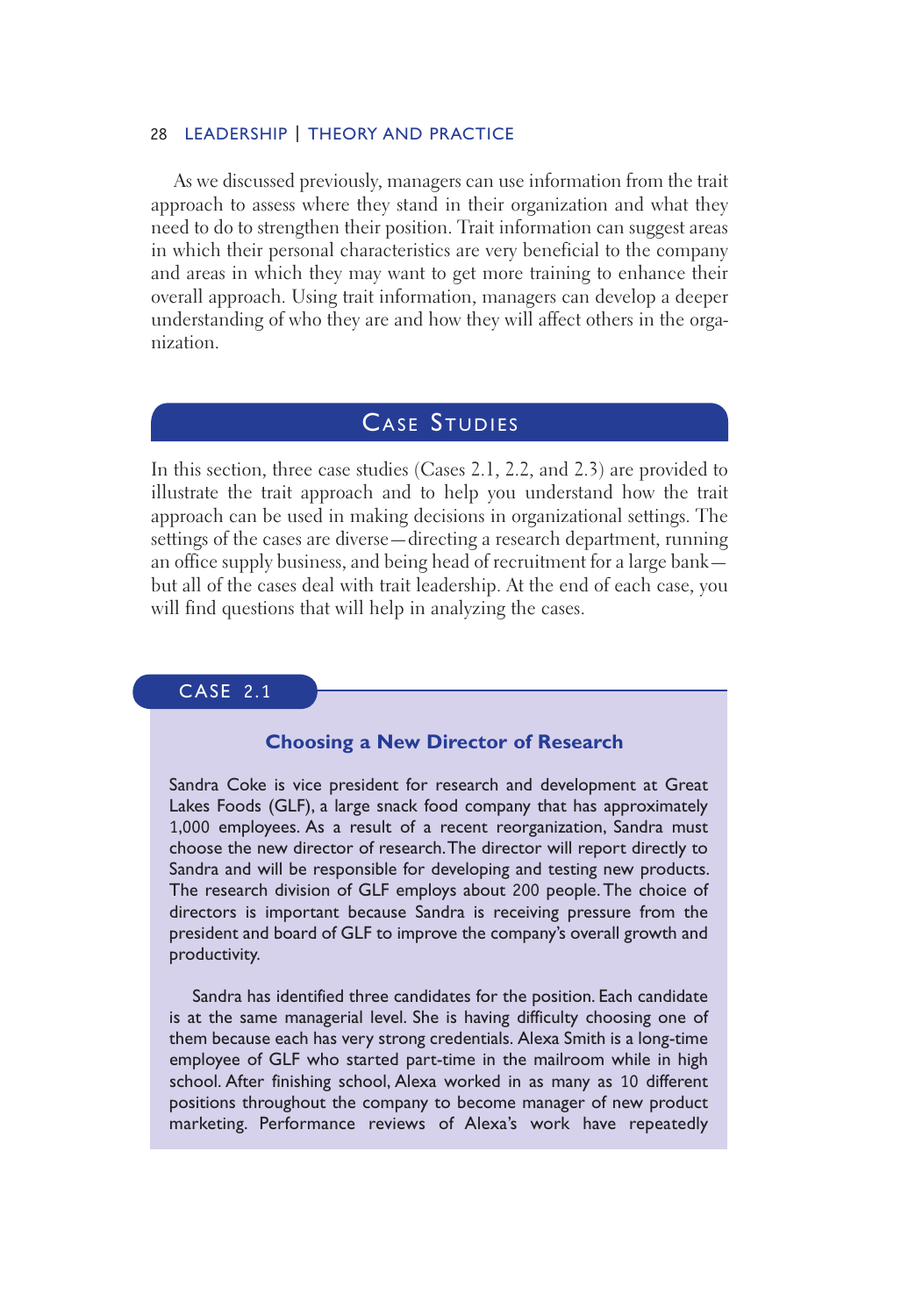described her as being very creative and insightful. In her tenure at GLF, Alexa has developed and brought to market four new product lines. Alexa is also known throughout GLF as being very persistent about her work: When she starts a project she stays with it until it is finished. It is probably this quality that accounts for the success of each of the four new products with which she has been involved.

A second candidate for the new position is Kelsey Metts, who has been with GLF for 5 years and is manager of quality control for established products. Kelsey has a reputation of being very bright. Before joining GLF, she received her MBA at Harvard, graduating at the top of her class. People talk about Kelsey as the kind of person who will be president of her own company someday. Kelsey is also very personable. On all her performance reviews, she received extra-high scores on sociability and human relations. There isn't a supervisor in the company who doesn't have positive things to say about how comfortable it is to work with Kelsey. Since joining GLF, Kelsey has been instrumental in bringing two new product lines to market.

Thomas Santiago, the third candidate, has been with GLF for 10 years and is often consulted by upper management regarding strategic planning and corporate direction setting. Thomas has been very involved in establishing the vision for GLF and is a company person all the way. He believes in the values of GLF, and actively promotes its mission. The two qualities that stand out above the rest in Thomas's performance reviews are his honesty and integrity. Employees who have worked under his supervision consistently report that they feel they can trust Thomas to be fair and consistent. Thomas is highly respected at GLF. In his tenure at the company, Thomas has been involved in some capacity with the development of three new product lines.

The challenge confronting Sandra is to choose the best person for the newly established director's position. Because of the pressure she feels from upper management, Sandra knows she must select the best leader for the new position.

#### **Questions**

- 1. Based on the information provided about the trait approach in Tables 2.1 and 2.2, which candidate should Sandra Coke select?
- 2. In what ways is the trait approach helpful in this type of selection?
- 3. In what ways are the weaknesses of the trait approach highlighted in this case?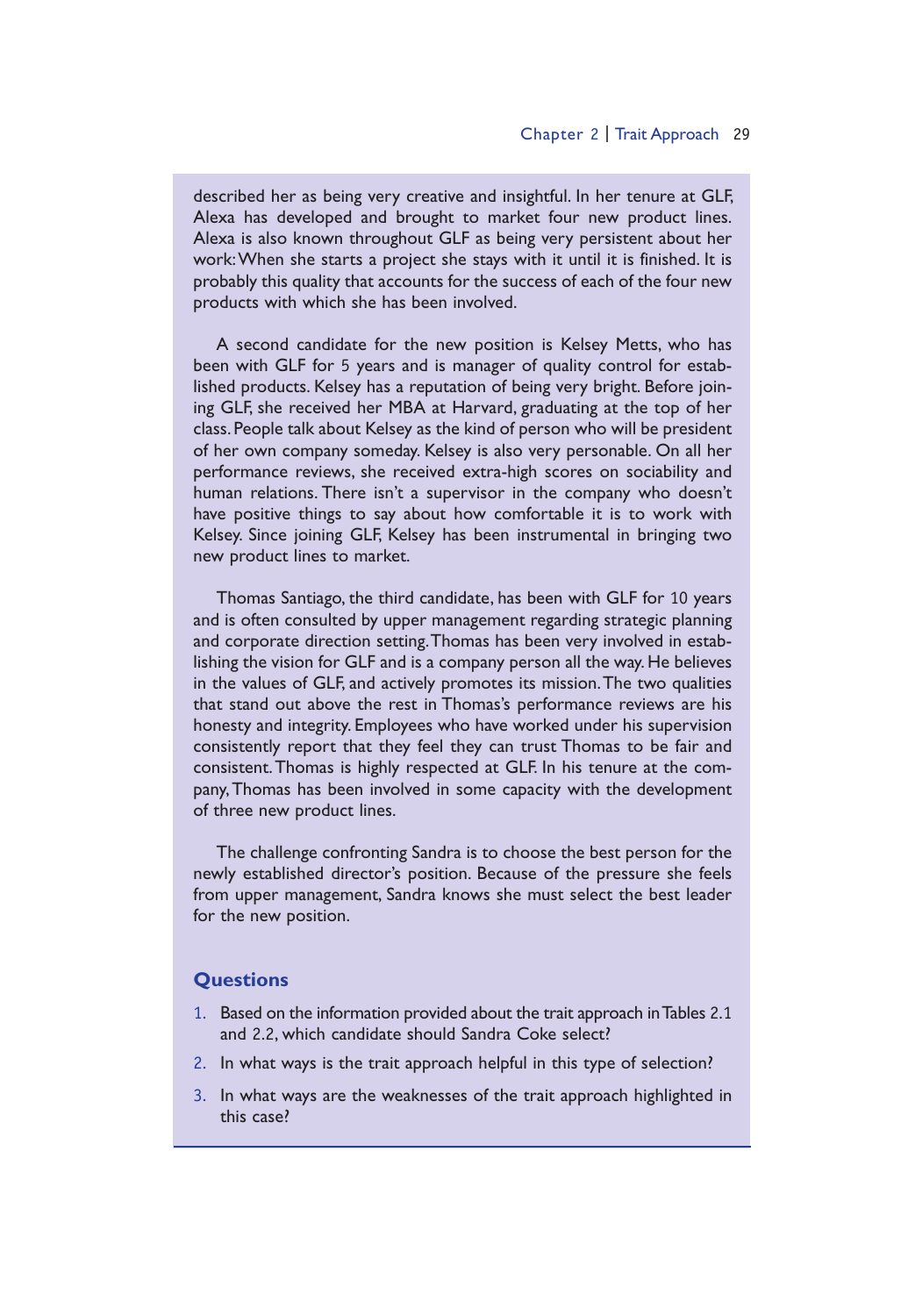# Case 2.2

#### **A Remarkable Turnaround**

Carol Baines was married for 20 years to the owner of the Baines Company until he died in a car accident. After his death, Carol decided not to sell the business but to try to run it herself. Before the accident, her only involvement in the business was in informal discussions with her husband over dinner, although she has a college degree in business, with a major in management.

Baines Company was one of three office supply stores in a city with a population of 200,000 people. The other two stores were owned by national chains. Baines was not a large company, and employed only five people. Baines had stable sales of about \$200,000 a year, serving mostly the smaller companies in the city. The firm had not grown in a number of years and was beginning to feel the pressure of the advertising and lower prices of the national chains.

For the first 6 months, Carol spent her time familiarizing herself with the employees and the operations of the company. Next, she did a citywide analysis of companies that had reason to purchase office supplies. Based on her understanding of the company's capabilities and her assessment of the potential market for their products and services, Carol developed a specific set of short-term and long-term goals for the company. Behind all of her planning, Carol had a vision that Baines could be a viable, healthy, and competitive company. She wanted to carry on the business that her husband had started, but more than that she wanted it to grow.

Over the first 5 years, Carol invested significant amounts of money in advertising, sales, and services. These efforts were well spent because the company began to show rapid growth immediately. Because of the growth, the company hired another 20 people.

The expansion at Baines was particularly remarkable because of another major hardship Carol had to confront. Carol was diagnosed with breast cancer a year after her husband died. The treatment for her cancer included 2 months of radiation therapy and 6 months of strong chemotherapy. Although the side effects included hair loss and fatigue, Carol continued to manage the company throughout the ordeal. Despite her difficulties, Carol was successful. Under the strength of her leadership, the growth at Baines continued for 10 consecutive years.

Interviews with new and old employees at Baines revealed much about Carol's leadership. Employees said that Carol was a very solid person. She cared deeply about others and was fair and considerate. They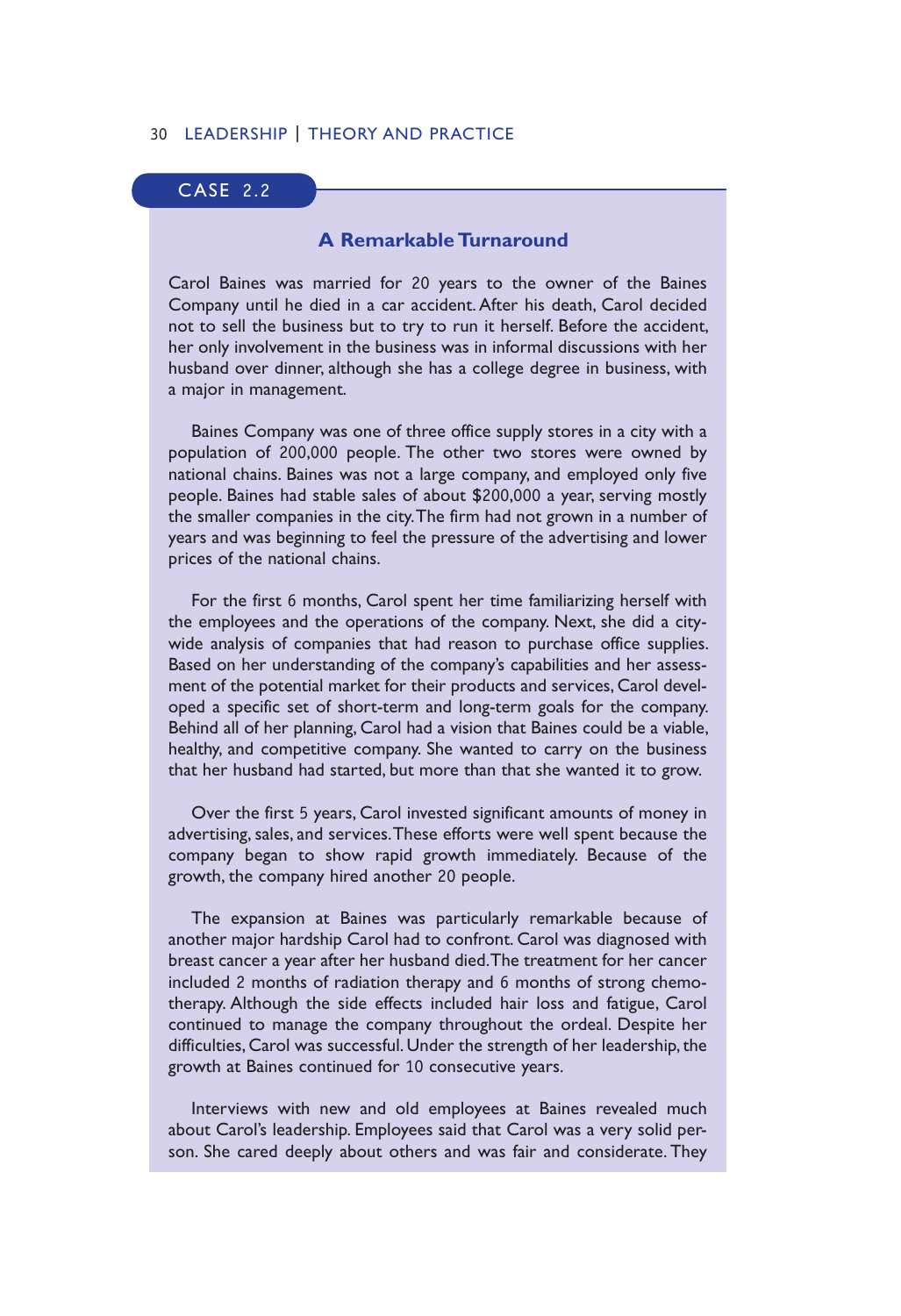said she created a family-like atmosphere at Baines. Few employees had quit Baines since Carol took over. Carol was devoted to all the employees, and she supported their interests. For example, the company sponsored a softball team in the summer and a basketball team in the winter. Others described Carol as a strong person. Even though she had cancer, she continued to be positive and interested in them. She did not get depressed about the cancer and its side effects, even though coping with cancer was difficult. Employees said she was a model of strength, goodness, and quality.

At age 55, Carol turned the business over to her two sons. She continues to act as the president but does not supervise the day-to-day operations. The company is doing more than \$3.1 million in sales, and it outpaces the other two chain stores in the city.

#### **Questions**

- 1. How would you describe Carol's leadership traits?
- 2. How big a part did Carol's traits play in the expansion of the company?
- 3. Would Carol be a leader in other business contexts?

#### Case 2.3

#### **Recruiting for the Bank**

Pat Nelson is the assistant director of human resources in charge of recruitment for Central Bank, a large, full-service banking institution. One of Pat's major responsibilities each spring is to visit as many college campuses as he can to interview graduating seniors for credit analyst positions in the commercial lending area at Central Bank. Although the number varies, he usually ends up hiring about 20 new people, most of whom come from the same schools, year after year.

Pat has been doing recruitment for the bank for more than 10 years, and he enjoys it very much. However, for the upcoming spring he is feeling increased pressure from management to be particularly discriminating about whom he recommends hiring. Management is concerned about the retention rate at the bank because in recent years as many as 25% of the new hires have left. Departures after the first year have meant lost training dollars and strain on the staff that remain. Although management

*(Continued)*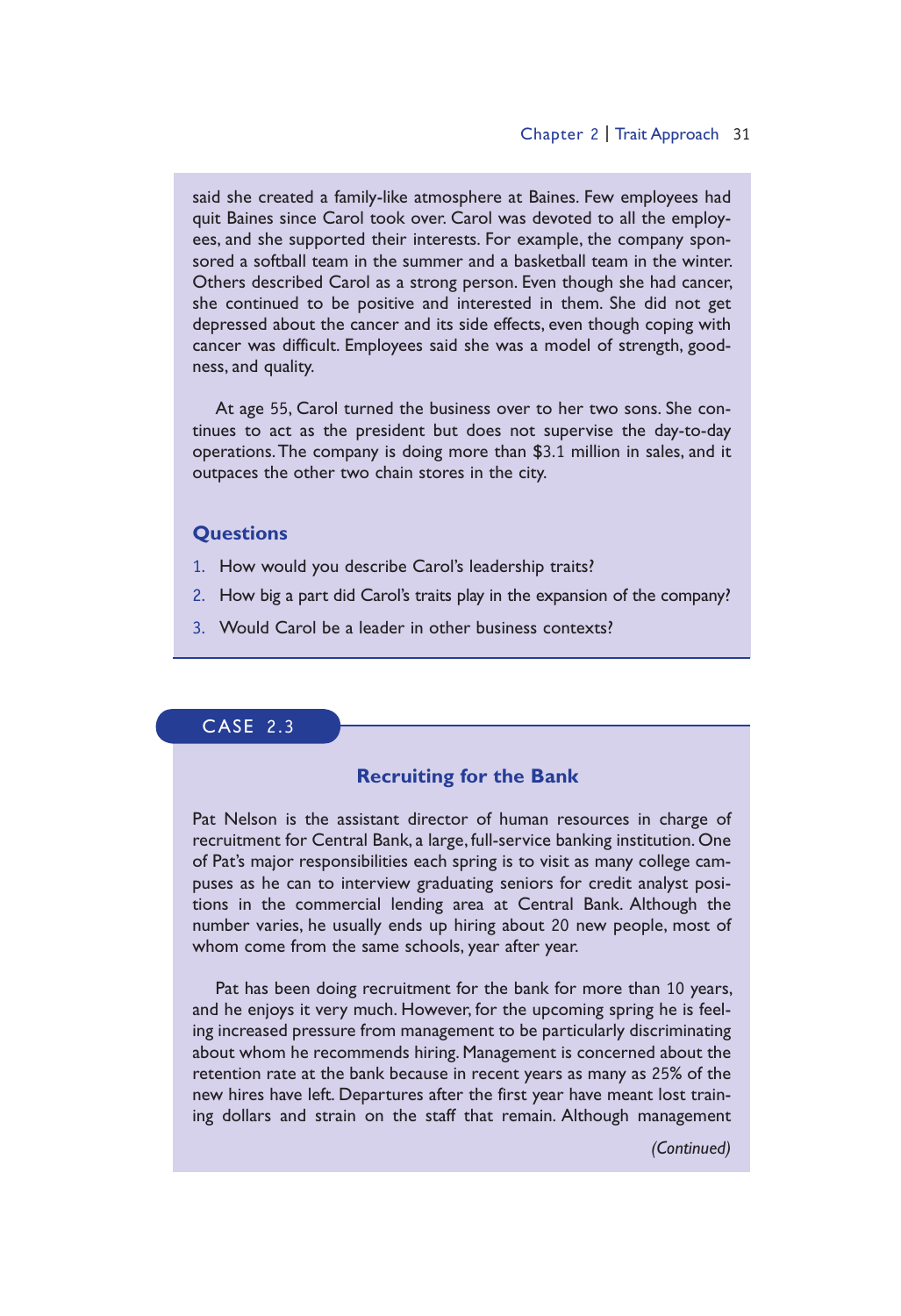#### 32 Leadership Theory and Practice

#### (Continued)

understands that some new hires always leave, the executives are not comfortable with the present rate, and they have begun to question the recruitment and hiring procedures.

The bank wants to hire people who can be groomed for higher-level leadership positions. Although certain competencies are required of entry-level credit analysts, the bank is equally interested in skills that will allow individuals to advance to upper management positions as their careers progress.

In the recruitment process, Pat always looks for several characteristics. First, applicants need to have strong interpersonal skills, they need to be confident, and they need to show poise and initiative. Next, because banking involves fiduciary responsibilities, applicants need to have proper ethics, including a strong sense of the importance of confidentiality. In addition, to do the work in the bank, they need to have strong analytical and technical skills, and experience in working with computers. Last, applicants need to exhibit a good work ethic, and they need to show commitment and a willingness to do their job even in difficult circumstances.

Pat is fairly certain that he has been selecting the right people to be leaders at Central Bank, yet upper management is telling him to reassess his hiring criteria. Although he feels that he has been doing the right thing, he is starting to question himself and his recruitment practices.

#### **Questions**

- 1. Based on ideas described in the trait approach, do you think Pat is looking for the right characteristics in the people he hires?
- 2. Could it be that the retention problem raised by upper management is unrelated to Pat's recruitment criteria?
- 3. If you were Pat, would you change your approach to recruiting?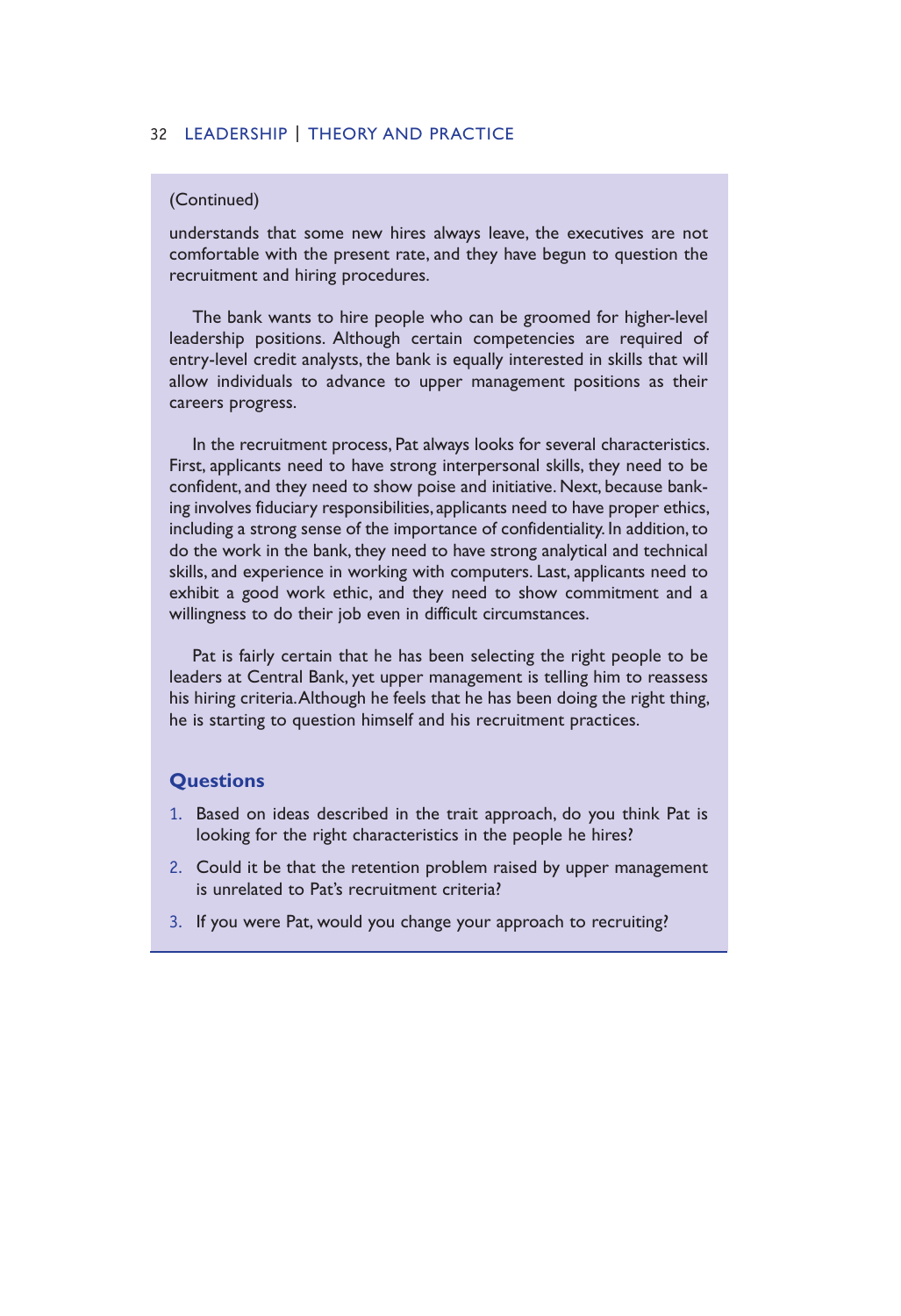# **Leadership Instrument**

Organizations use a wide variety of questionnaires to measure individuals' personality characteristics. In many organizations, it is common practice to use standard personality measures such as the Minnesota Multiphasic Personality Inventory or the Myers-Briggs Type Indicator®. These measures provide valuable information to the individual and the organization about the individual's unique attributes for leadership and where the individual could best serve the organization.

In this section, the Leadership Trait Questionnaire (LTQ) is provided as an example of a measure that can be used to assess your personal leadership characteristics. The LTQ quantifies the perceptions of the individual leader and selected observers, such as subordinates or peers. It measures an individual's traits and points the individual to the areas in which that individual may have special strengths or weaknesses.

By taking the LTQ, you can gain an understanding of how trait measures are used for leadership assessment. You can also assess your own leadership traits.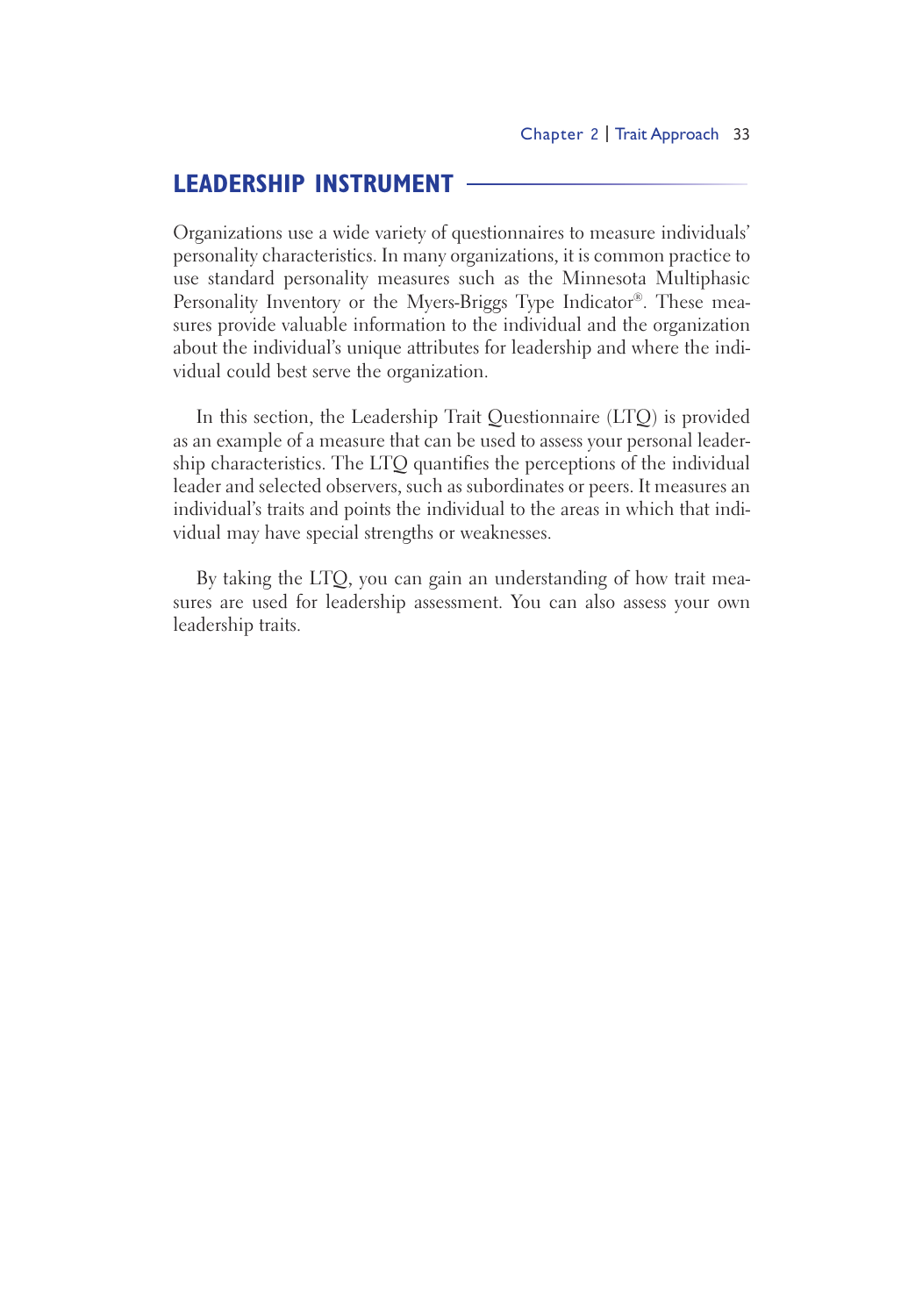#### **Leadership Trait Questionnaire (LTQ)**

*Instructions:* The purpose of this questionnaire is to measure personal characteristics of leadership. The questionnaire should be completed by the leader and five people who are familiar with the leader. Make five copies of this questionnaire. This questionnaire should be completed by you and five people you know (e.g., roommates, coworkers, relatives, friends).

Using the following scale, have each individual indicate the degree to which they agree or disagree with each of the fourteen statements below. Do not forget to complete one for yourself.

\_\_\_\_\_\_\_\_\_\_\_\_\_\_\_\_\_\_\_\_\_\_\_\_\_\_\_\_\_\_ (leader's name) is

| Key: | $1 =$ Strongly<br>disagree                                             | $2 = Disagree$ | $3 =$ Neutral | $4 = \text{Agree}$ |              |                     |                 | $5 =$ Strongly<br>agree |     |
|------|------------------------------------------------------------------------|----------------|---------------|--------------------|--------------|---------------------|-----------------|-------------------------|-----|
| 1.   | <b>Articulate:</b> Communicates effectively with others                |                |               |                    |              |                     | $1\quad2\quad3$ | 4 <sub>5</sub>          |     |
| 2.   | <b>Perceptive:</b> Is discerning and insightful                        |                |               |                    |              | 2 <sup>3</sup>      |                 | 4 <sub>5</sub>          |     |
| 3.   | <b>Self-confident:</b> Believes in himself/herself and his/her ability |                |               |                    |              |                     | $2 \quad 3$     | 4 <sub>5</sub>          |     |
| 4.   | <b>Self-assured:</b> Is secure with self, free of doubts               |                |               |                    | $\mathbf{1}$ |                     | 2 <sup>3</sup>  | 4 <sub>5</sub>          |     |
| 5.   | <b>Persistent:</b> Stays fixed on the goals, despite interference      |                |               |                    | 1            | 2                   | 3               | 4 5                     |     |
| 6.   | Determined: Takes a firm stand, acts with certainty                    |                |               |                    | 1            |                     | 2 <sup>3</sup>  | 4 <sub>5</sub>          |     |
| 7.   | <b>Trustworthy:</b> Is authentic and inspires confidence               |                |               |                    |              | $1 \quad 2 \quad 3$ |                 | 4 <sub>5</sub>          |     |
| 8.   | <b>Dependable:</b> Is consistent and reliable                          |                |               |                    | $\mathbf{1}$ |                     | 2 <sup>3</sup>  | 4 <sub>5</sub>          |     |
| 9.   | <b>Friendly:</b> Shows kindness and warmth                             |                |               |                    |              |                     | $2 \quad 3$     | 4 <sub>5</sub>          |     |
| 10.  | <b>Outgoing:</b> Talks freely, gets along well with others             |                |               |                    | $\mathbf{1}$ | $\overline{2}$      | $\overline{3}$  | 4 <sub>5</sub>          |     |
| 11.  | <b>Conscientious:</b> Is thorough, organized, and controlled           |                |               |                    |              | $\mathbf{2}$        | $\overline{3}$  | 4 <sub>5</sub>          |     |
| 12.  | <b>Diligent:</b> Is persistent, hard working                           |                |               |                    | $\mathbf{1}$ |                     | 2 <sup>3</sup>  | 4 <sub>5</sub>          |     |
| 13.  | <b>Sensitive:</b> Shows tolerance, is tactful, and sympathetic         |                |               |                    |              | $\mathcal{P}$       | 3               | 4                       | - 5 |
| 14.  | <b>Empathic:</b> Understands others, identifies with others            |                |               |                    | 1            | $\mathcal{P}$       | 3               | 4 <sub>5</sub>          |     |

#### *Scoring*

- 1. Enter the responses for Raters 1, 2, 3, 4, and 5 in the appropriate columns as shown in Example 2.1. The example provides hypothetical ratings to help explain how the questionnaire can be used.
- 2. For each of the 14 items, compute the average for the five raters and place that number in the "average rating" column.
- 3. Place your own scores in the "self-rating" column.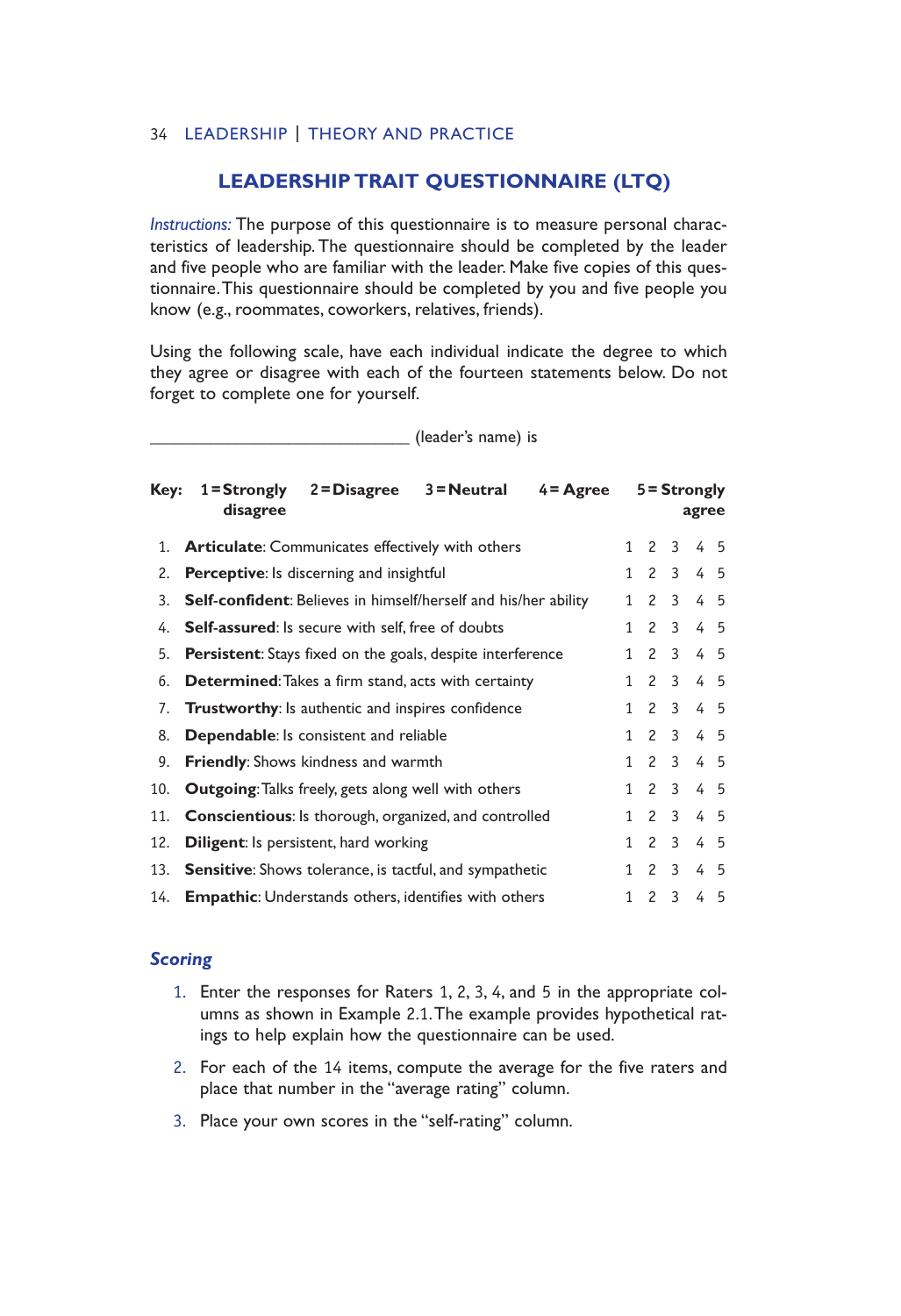|     |                | Rater 1        |   |                | Rater 2 Rater 3 Rater 4 Rater 5 |   | Average<br>rating | Self-<br>rating |
|-----|----------------|----------------|---|----------------|---------------------------------|---|-------------------|-----------------|
| 1.  | Articulate     | 4              | 4 | 3              | $\overline{c}$                  | 4 | 3.4               | 4               |
| 2.  | Perceptive     | $\overline{c}$ | 5 | 3              | 4                               | 4 | 3.6               | 5               |
| 3.  | Self-confident | 4              | 4 | 5              | 5                               | 4 | 4.4               | 4               |
| 4.  | Self-assured   | 5              | 5 | 5              | 5                               | 5 | 5                 | 5               |
| 5.  | Persistent     | 4              | 4 | 3              | 3                               | 3 | 3.4               | 3               |
| 6.  | Determined     | 4              | 4 | 4              | 4                               | 4 | 4                 | 4               |
| 7.  | Trustworthy    | 5              | 5 | 5              | 5                               | 5 | 5                 | 5               |
| 8.  | Dependable     | 4              | 5 | 4              | 5                               | 4 | 4.4               | 4               |
| 9.  | Friendly       | 5              | 5 | 5              | 5                               | 5 | 5                 | 5               |
| 10. | Outgoing       | 5              | 4 | 5              | 4                               | 5 | 4.6               | 4               |
| 11. | Conscientious  | $\overline{c}$ | 3 | $\overline{c}$ | 3                               | 3 | 2.6               | 4               |
| 12. | Diligent       | 3              | 3 | 3              | 3                               | 3 | 3                 | 4               |
| 13. | Sensitive      | 4              | 4 | 5              | 5                               | 5 | 4.6               | 3               |
| 14. | Empathic       | 5              | 5 | 4              | 5                               | 4 | 4.6               | 3               |
|     |                |                |   |                |                                 |   |                   |                 |

### **Example 2.1 Leadership Traits Questionnaire Ratings**

#### *Scoring Interpretation*

The scores you received on the LTQ provide information about how you see yourself and how others see you as a leader. The chart allows you to see where your perceptions are the same as those of others and where they differ.

The example ratings show how the leader self-rated higher than the observers did on the characteristic Articulate. On the second characteristic, Perceptive, the leader self-rated substantially higher than others. On the Selfconfident characteristic, the leader self-rated quite close to others' ratings but lower. There are no best ratings on this questionnaire. The purpose of the instrument is to give you a way to assess your strengths and weaknesses and to evaluate areas where your perceptions are congruent with those of others and where there are discrepancies.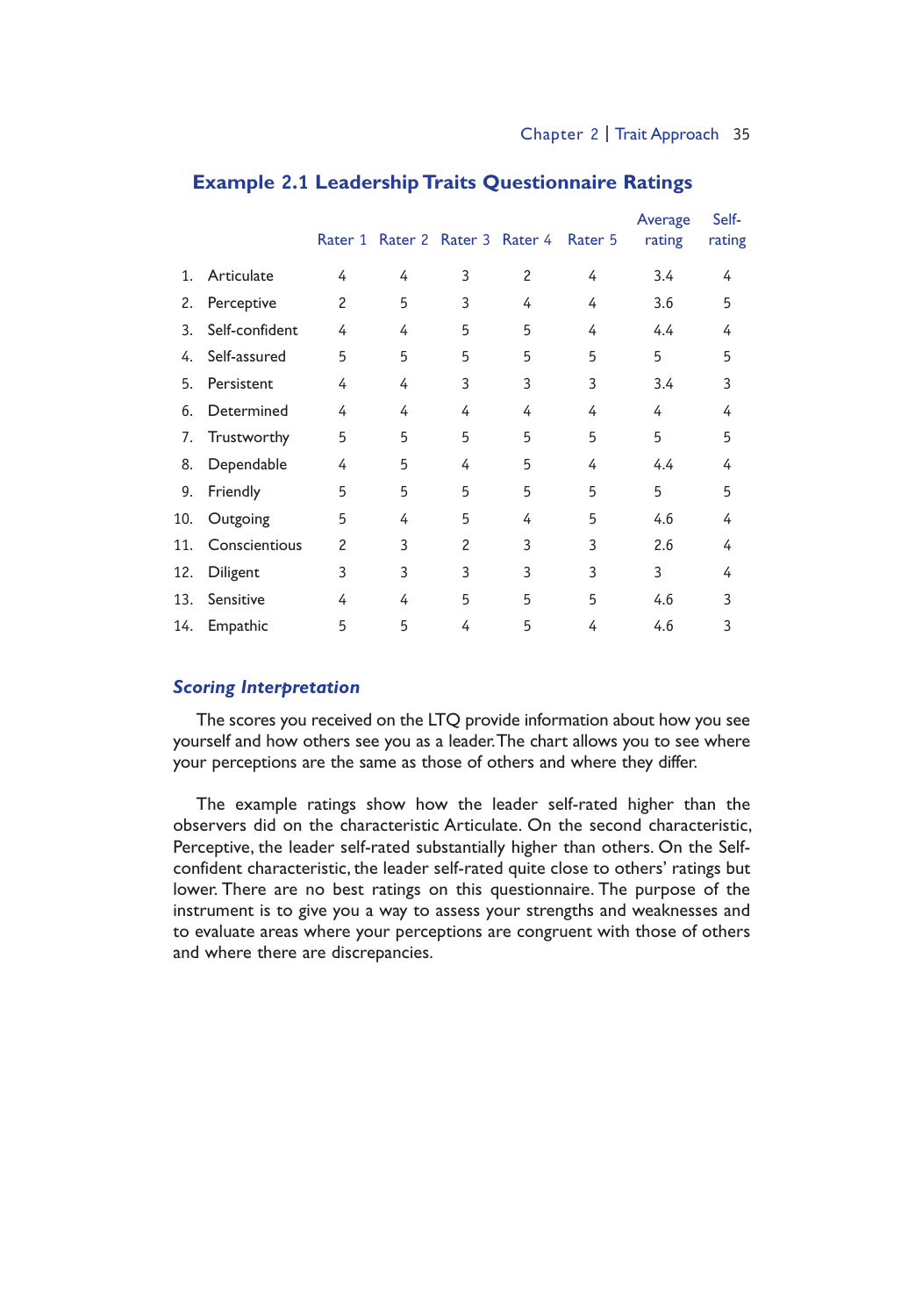# **Summary**

The trait approach has its roots in leadership theory that suggested that certain people were born with special traits that made them great leaders. Because it was believed that leaders and nonleaders could be differentiated by a universal set of traits, throughout the 20th century researchers were challenged to identify the definitive traits of leaders.

Around the mid-20th century, several major studies questioned the basic premise that a unique set of traits defined leadership. As a result, attention shifted to incorporating the impact of situations and of followers on leadership. Researchers began to study the interactions between leaders and their context instead of focusing only on leaders' traits. More recently, there have been signs that trait research has come full circle, with a renewed interest in focusing directly on the critical traits of leaders.

From the multitude of studies conducted through the years on personal characteristics, it is clear that many traits contribute to leadership. Some of the important traits that are consistently identified in many of these studies are intelligence, self-confidence, determination, integrity, and sociability. In addition, researchers have found a strong relationship between leadership and the traits described by the *five-factor personality model.Extraversion*  was the trait most strongly associated with leadership, followed by *conscientiousness, openness, low neuroticism,* and *agreeableness.* Another recent line of research has focused on *emotional intelligence* and its relationship to leadership. This research suggests that leaders who are sensitive to their emotions and to the impact of their emotions on others may be leaders that are more effective.

On a practical level, the trait approach is concerned with which traits leaders exhibit and who has these traits. Organizations use personality assessment instruments to identify how individuals will fit within their organizations. The trait approach is also used for personal awareness and development because it allows managers to analyze their strengths and weaknesses and to gain a clearer understanding of how they should try to change to enhance their leadership.

There are several advantages to viewing leadership from the trait approach. First, it is intuitively appealing because it fits clearly into the popular idea that leaders are special people who are out front, leading the way in society. Second, a great deal of research validates the basis of this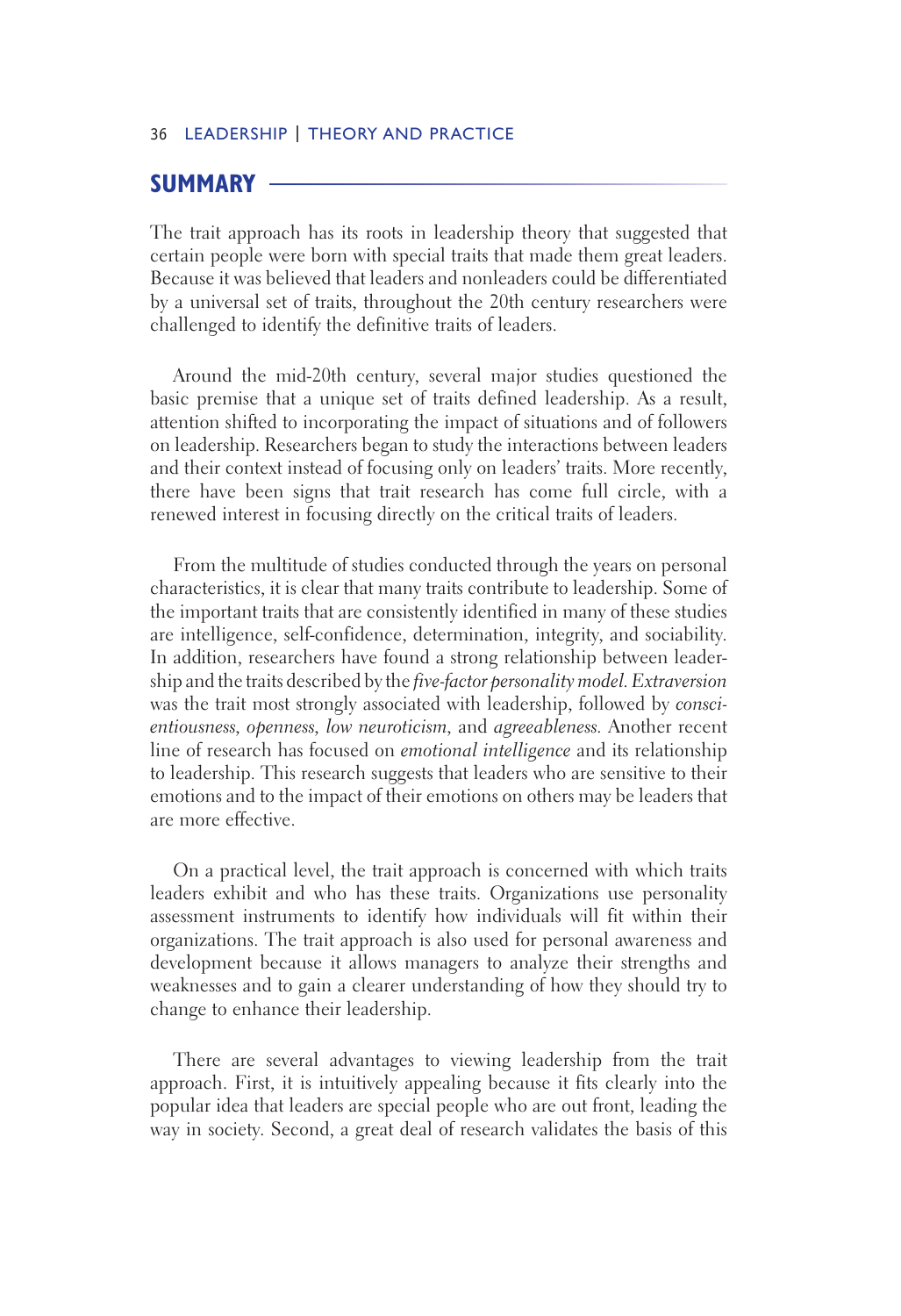perspective. Third, by focusing exclusively on the leader, the trait approach provides an in-depth understanding of the leader component in the leadership process. Last, it has provided some benchmarks against which individuals can evaluate their own personal leadership attributes.

On the negative side, the trait approach has failed to provide a definitive list of leadership traits. In analyzing the traits of leaders, the approach has failed to take into account the impact of situations. In addition, the approach has resulted in subjective lists of the most important leadership traits, which are not necessarily grounded in strong, reliable research.

Furthermore, the trait approach has not adequately linked the traits of leaders with other outcomes such as group and team performance. Last, this approach is not particularly useful for training and development for leadership because individuals' personal attributes are largely stable and fixed, and their traits are not amenable to change.

# **References**

- Bass, B. M. (1990). *Bass and Stogdill's handbook of leadership: A survey of theory and research.* New York: Free Press.
- Bennis, W. G., & Nanus, B. (1985). *Leaders: The strategies for taking charge.* New York: Harper & Row.
- Bryman, A. (1992). *Charisma and leadership in organizations.* London: Sage.
- Caruso, D. R., & Wolfe, C. J. (2004). Emotional intelligence and leadership development. In D. V. Day, S. J. Zaccaro, & S. M. Halpin (Eds.), *Leader development for transforming organizations: Growing leaders for tomorrow* (pp. 237–266). Mahwah, NJ: Lawrence Erlbaum.
- Goldberg, L. R. (1990). An alternative "description of personality": The big-five factor structure. *Journal of Personality and Social Psychology, 59,* 1216–1229.
- Goleman, D. (1995). *Emotional intelligence.* New York: Bantam.
- Goleman, D. (1998). *Working with emotional intelligence.* New York: Bantam.
- Jago, A. G. (1982). Leadership: Perspectives in theory and research. *Management Science, 28*(3), 315–336.
- Judge, T. A., Bono, J. E., Ilies, R., & Gerhardt, M. W. (2002). Personality and leadership: A qualitative and quantitative review. *Journal of Applied Psychology, 87,* 765–780.
- Jung, D., & Sosik, J. J. (2006). Who are the spellbinders? Identifying personal attributes of charismatic leaders. *Journal of Leadership & Organizational Studies, 12,* 12–27.
- Kirkpatrick, S. A., & Locke, E. A. (1991). Leadership: Do traits matter? *The Executive, 5,* 48–60.